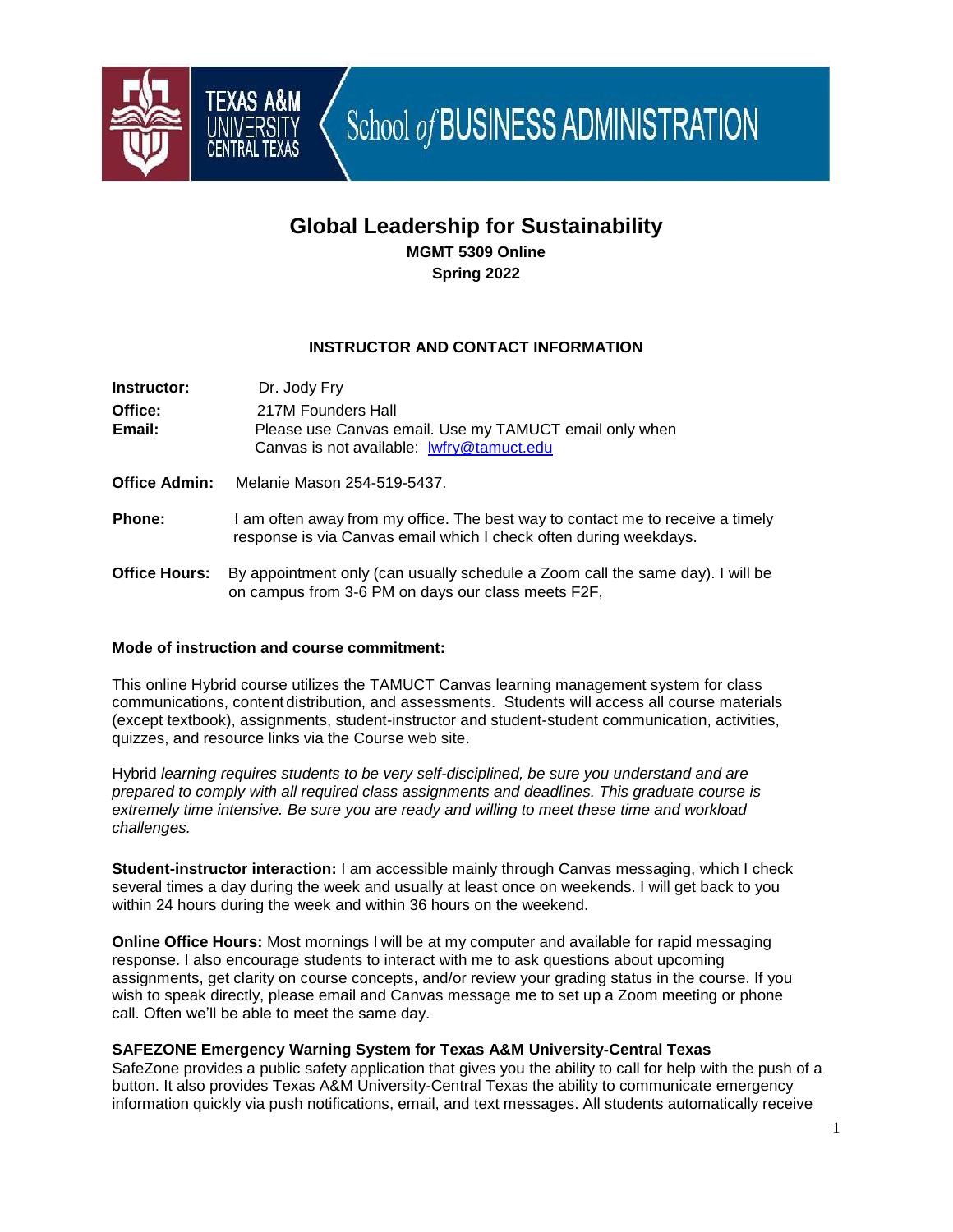email and text messages via their myCT accounts.

Downloading SafeZone allows access to push notifications and enables you to connect directly for help through the app.

You can download SafeZone from the app store and use your myCT credentials to log in. If you would like more information, you can visit the SafeZone website [www.safezoneapp.com].

To register SafeZone on your phone, please follow these 3 easy steps:

- 1. Download the SafeZone App from your phone store using the link below:
- o iPhone/iPad: [https://apps.apple.com/app/safezone/id533054756]
- o Android Phone / Tablet

[https://play.google.com/store/apps/details?id=com.criticalarc.safezoneapp]

- 2. Launch the app and enter your myCT email address (e.g. {name}@tamuct.edu)
- 3. Complete your profile and accept the terms of service

## **COURSE INFORMATION**

#### **Course Overview and Description.**

This course is the integrating capstone course for the MS One Planet Leadership program. Examines and both mainstream and emerging theories and approaches to leadership, including models of leadership for sustainability and developing the global mindset for sustainability necessary for flourishing enterprises to maximize the triple bottom line. Applies leadership principles and models to varied organizational situations with a primary focus on developing leaders who can effectively deal with the economic, social, and environmental challenges global leaders face in today's volatile and chaotic business climate. **There is the required culminating capstone sustainability assignment. Students must make a B on this assignment to pass the course and a B in the course to graduate.** 

Prerequisite(s): Students must have completed or be currently enrolled in the core courses for the program, [MGMT](http://catalog.tamuct.edu/search/?P=MGTK%20501) 5301, [MGMT](http://catalog.tamuct.edu/search/?P=MGTK%20508) 5308, & [MGMT](http://catalog.tamuct.edu/search/?P=MGTK%20568) 5368, or instructor approval.

## **Course Learning Outcomes (CLOs):**

At the conclusion of the course the student will be able to:

- 1. Understand historical and mainstream perspectives of leadership and leadership for sustainability.
- 2. Apply currently accepted leadership principles and theoretical models.
- 3. Understand the importance of stakeholder engagement for effective leadership for sustainability.
- 4. Formulate and evaluate courses of action to address complex leadership issues from a triple bottom line, sustainability perspective.
- 5. Discuss the role of spirituality and individual, team, organizational and system level reflective practices for leadership for sustainability.
- 6. Develop, lead, and implement an enterprise-wide sustainability initiative.

## **Required Reading and Textbook(s):**

TEXTS:

Lazo, C. & Brown, J. (2014). Flourishing Enterprise: The New Spirit of Business. Stanford, CA: Stanford University Press **ISBN: 978-0-8047-8913-4**

Richard L. Daft (2018). *The Leadership Experience* (7th edition). Mason, OH: Cengage South-Western. Including MindTap Management, 1 term (6 months) Printed Access Card for **Daft's** *The Leadership Experience*, 7th edition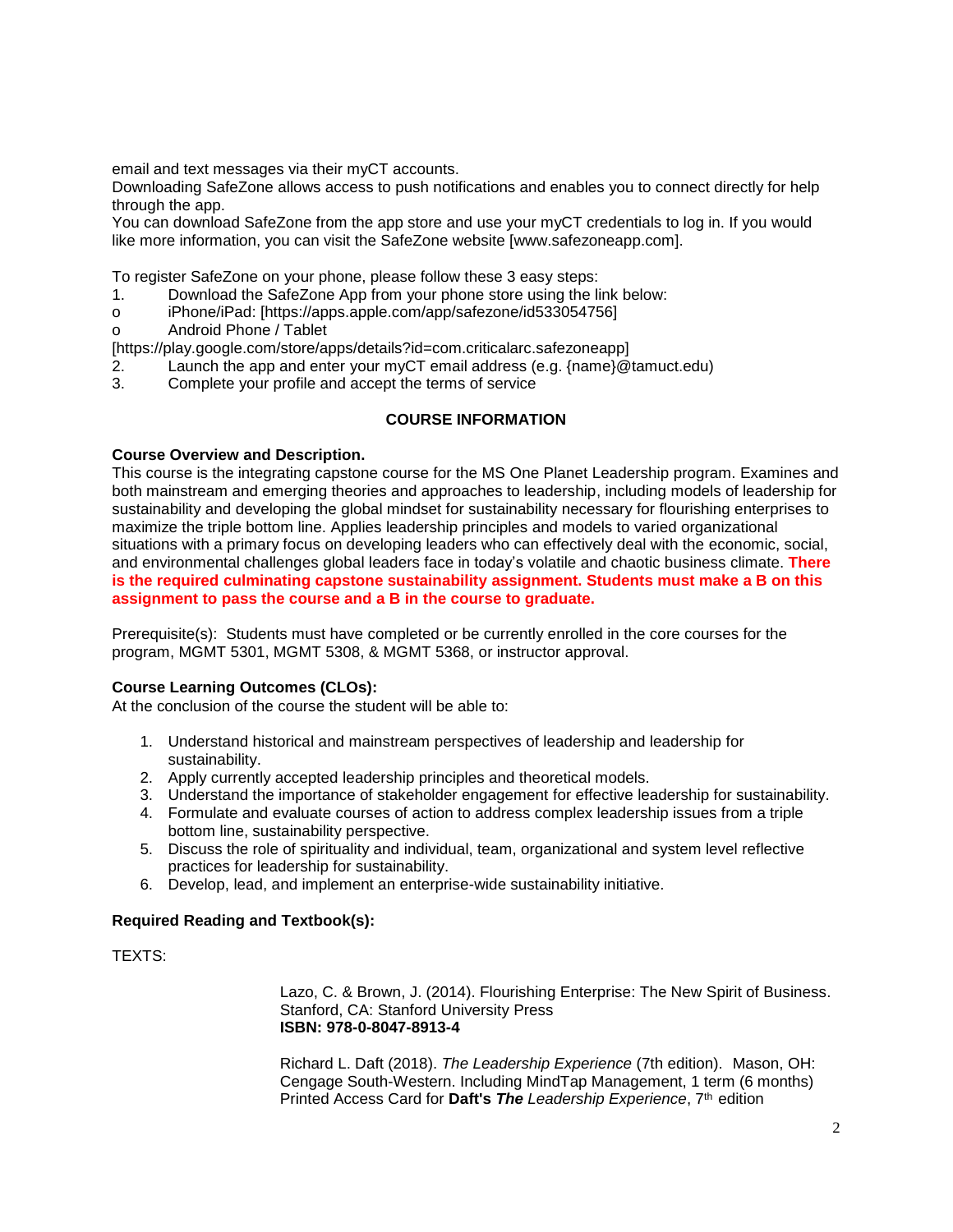#### **ISBN: 978-1-33710-231-5**

# **Sustainability Mindset Inventory - \$30.00**

Registration link will be provided

REFERENCE:American Psychological Association. (2009).Publication Manual of American Psychological . Association (6<sup>th</sup> ed.). Washington, D.C.

## **COURSE REQUIREMENTS**

## **All exam and assignment due dates are given in the Course Syllabus link.**

**Syllabus Changes:** Dr. Fry reserves the right to make changes to this Syllabus should circumstances during the semester warrant. Should this occur, a new Syllabus will be posted on the Course Web Site with a different date in the file name Students will be advised via a Course Message and Announcements.

**Posting of Grades:** All grades will be posted in Canvas Grade book so that you can monitor your course status.

**Grading Policy:** All graded assignments will be graded and returned within one week of submission.

**Late Submissions:** Unless otherwise stated, late submission of written work, presentations, etc. will result in a grade reduction of 10% for each day it is late (maximum of 30 %). No submissions will be accepted beyond 3 Days unless arrangements are made before the due date.

## **Important University Dates/Academic Calendar:**

https://www.tamuct.edu/registrar/academic-calendar.html

## **1. Course Profile/Agreement**: **(10 Points):**

This form, which is found in the Assignments course link, outlines information about yourself and requires you to agree that you have read and understood the requirements for the course and the responsibilities of an online graduate student. Be sure to read the Syllabus fully and tour the course web site prior to signing and submitting this form. Should you have questions post it to the "Course Q&A" Discussion Board and Dr. Fry will respond. This Profile/Course Agreement is due at the end of the first week of class**.** *See the Syllabus link in the course menu for the due date. No late submissions will be accepted.*

## **2. Introductory Discussion Forum (40 Points):**

Your first post to this Forum should include: 1) What degree you are pursuing, 2) what point are in your studies, 3) your current and past work experience, 4) what you hope to learn in this class, 5) what you are looking for in a team, 5) what you would bring to a team, and 6) a personal tidbit about you (e.g. hobbies or family). Posting a picture is optional. 20 points of your grade is based on this initial posting of at least 2 full paragraphs containing all the information listed above.

The additional 20 points is based on responses to at least 2 of your colleagues (10 points each) addressing thoughtfully their portion of their post discussing what they expect to get out of the class and expectations of a team.

*Although there is only one discussion forum for this assignment, there are separate deadlines, one for posting your initial profile and one for the responses to your colleagues. See the Syllabus course link*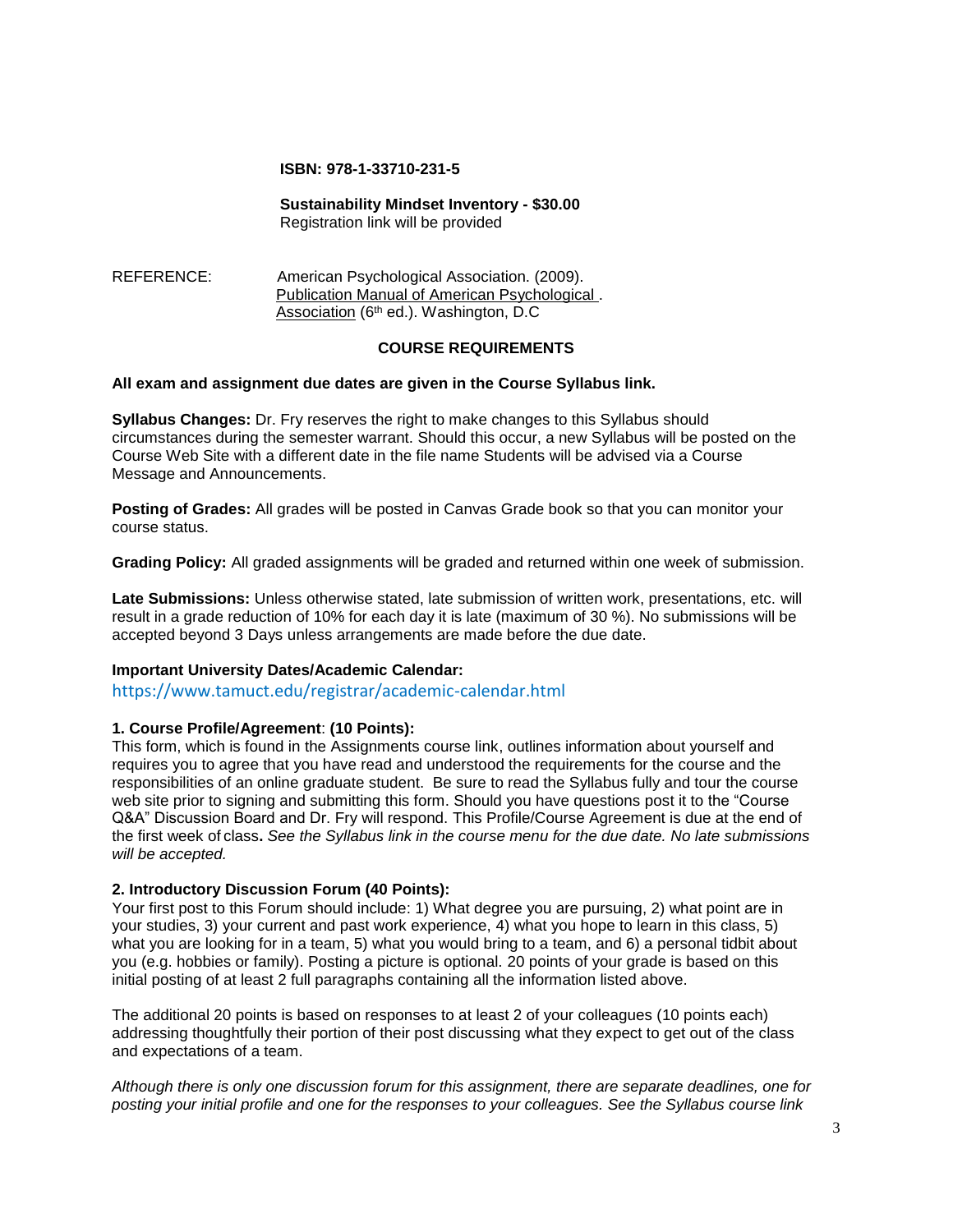#### *in Canvas for the due dates.*

**Course Q&A, and Case Analysis Outline Discussion Forums:** As an additional interaction tool, I have set up discussion boards within the course web site for (1) a Q&A forum for questions concerning this course in general and (2) a forum for questions concerning the Case Analysis Outline, given in Appendix A. Please use these forums to ask questions which other students would also benefit from the Professor's response. For questions of a personal or individual nature, use Canvas messaging.

## **3. Chapter Exams (3 @ 40 points each = 120 Points): CLO 1**

**T**here will be three examinations that cover *The Leadership Experience* text material. The exams are non-cumulative, and will include only materials covered in the assigned chapters for that exam. Exams will be open-book and open-notes. However, given the time limitations you will only have time to consult notes for a few questions so you must study and be familiar with the material. You only get one attempt at each exam. *Due dates for your exams are given in the course Syllabus link*. Make ups are only for those people who missed the exam with legitimate and documentable excuses (not being prepared is not a legitimate excuse for not taking an exam during its regularly scheduled time). **Make ups will be give the weekend following the scheduled exam. If you miss that exam there will be one last chance to take it the last week of the semester.**

For help in how to prepare for objective exams see:

<http://people.uwec.edu/ivogeler/multiple.htm>

[https://www.houghton.edu/current-students/center-for-student-success/academic-support-and](https://www.houghton.edu/current-students/center-for-student-success/academic-support-and-accessibility-services/study-advisement/test-taking/multiple-choice-and-true-false-tests/)[accessibility-services/study-advisement/test-taking/multiple-choice-and-true-false-tests/](https://www.houghton.edu/current-students/center-for-student-success/academic-support-and-accessibility-services/study-advisement/test-taking/multiple-choice-and-true-false-tests/)

 Most exams will be available over a 72 hour period (e.g., Friday 8:00 AM – Sunday, 11:59 PM). Exams will be timed and, once started, must be completed.

**4. Leadership Competency Journal (10 @ 10 Points = 100 Points): CLOs 1 & 2** Each chapter in the text has self-assessment exercises and case studies. The Leadership Competency Journal is where you should demonstrate that you have mastered and can apply course concepts.

For "Case Studies," read the case and then answer the questions at the end of the case be sure and apply the relevant course concepts as appropriate. Be sure and also include the Case Questions in bold along with your answers.

For "Exercises" be sure that you discuss what you have learned about you. You are not required to duplicate or copy each exercise, just read and comply with the instructions for that particular exercise. Be sure and give your score for each exercise as part of your discussion. Also be sure and apply relevant course concepts as appropriate.

A well thought out and complete response to each case/exercise applies concepts from the text to fully support your analysis. Expected length for responses is at least 200 words.

## **Sustainability Discussion Forums (2 @ 75 points each = 150 points) CLOs 2 & 3**

There will be two discussion forums that require you to reflect on issues related to sustainability and sustainable development as it relates to leadership for sustainability. 35 points of your grade is based on an initial posting of at least 200 words containing all the information listed above. The additional 40 points is based on responses of at least 150 words to at least 2 of your colleagues (20 points each) addressing thoughtfully their portion of their post.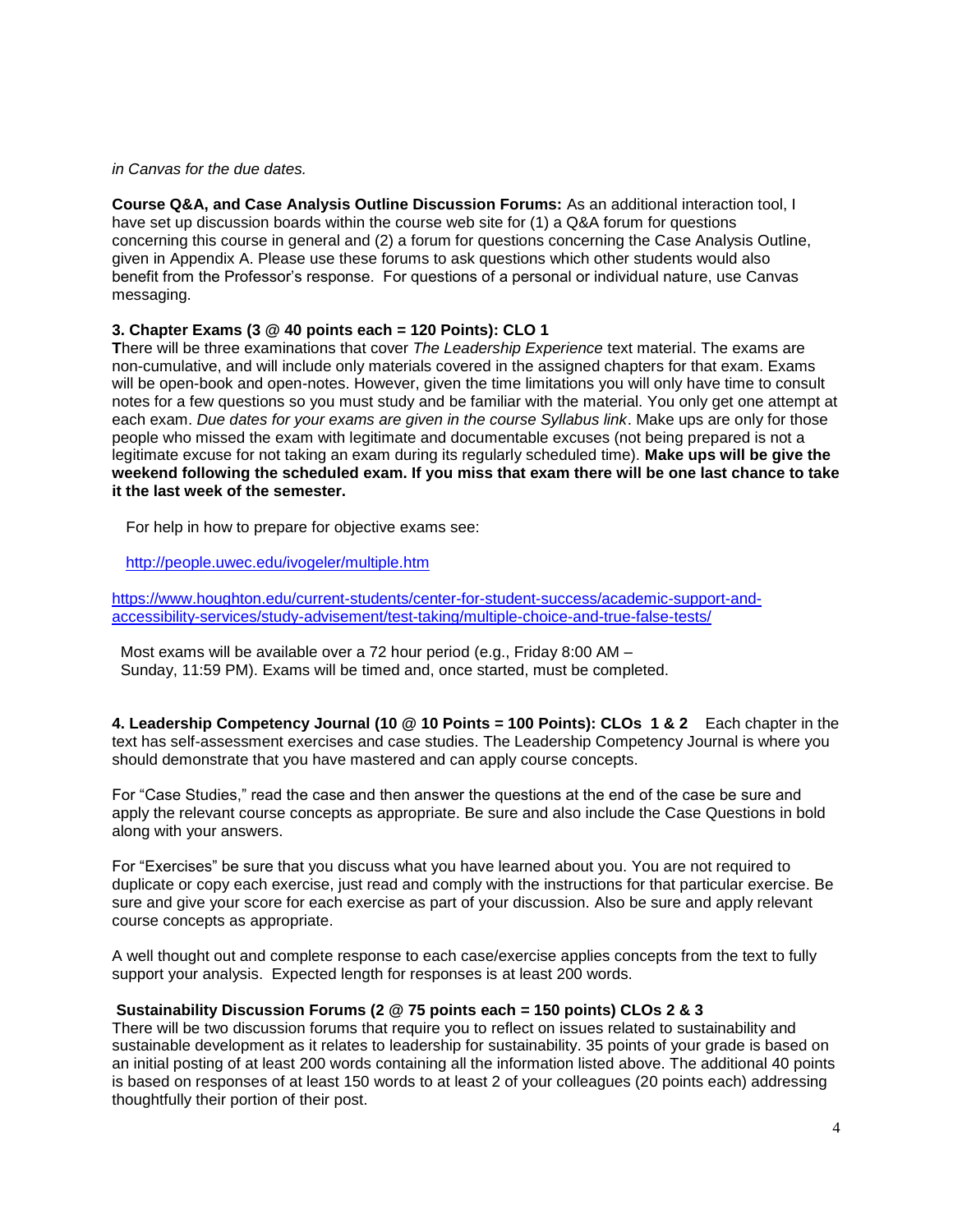Your postings/insights in the Discussion forum are based on the following:

- 1. Application of course concepts;
- 2. Ability to articulate your analysis clearly; and

3. Integration of student colleagues' contributions and insights leading the discussion to a deeper level of understanding.

*Please note that there are separate deadlines, one for your initial post and one for the responses to your colleagues. All posts will be graded after the second deadline. See the Course Syllabus link in Canvas for due dates.*

## **5. Sustainability Leader Interview: CLOs 2,3,5**

You will be responsible for interviewing someone who has demonstrated exemplary leadership for sustainability and sustainable development. Leadership for sustainability embraces the triple bottom line. Such leaders demonstrate mindful actions and behaviors, embrace a global world-view, recognize the connection between the planet and humanity, and through personal and organizational choices effect positive environmental and social change. **Their work should easily be recognized as being focused on one or more of the Sustainable Development Goals (SDGs). Be sure and include a discussion of this as part of this assignment.**

See Appendix B in Your syllabus for sustainability resource links and example organizations with sustainability leaders. After you identify a sustainability leader through the links or other secondary research, you may have to find additional information concerning this leader from other sources (e.g., library resources; Google). For potential interview candidates see:

[Sustainability Directory of Organizations and Individuals in Central Texas](https://tamuct.instructure.com/courses/6267/files/609390/download?wrap=1) <http://www.austintexas.gov/department/sustainability> (Links to an external site.) <http://www.centexsustains.org/home.html> <http://www.austintexas.gov/department/sustainability.> <http://austintexas.gov/department/austin-green-business-leaders>

The interviewee should be someone who you believe has developed into an effective leader for sustainability as described above and who has demonstrated positive leadership skills and behaviors; someone you consider a role model in terms of leadership for sustainability. You interview can be with a local sustainability leader or someone who is more widely recognized as a champion for sustainability.

**A. Sustainability Leader Interview Proposal (50 Points):** You must submit a proposal in which you identify who you will be using for your Sustainability Leader Interview Project that includes why you chose them, general background information, overview of their approach to leadership for sustainability and proof (e.g., an email of simple signed form) that they have agreed to participate.

You should not pick someone who may be doing a lot of good in the community that might could be classified as sustainable but has not placed sustainability center-most to their leadership. To avoid this issue, I suggest you all contact me and provide the name of the person you want to interview and why you believe they are a good candidate for this project. Also realize that you do not have to actually conduct the interview before your proposal is due. Regardless, the due date for the final interview paper is far enough out that even if you need to regroup you have the time to do so. The main thing is to keep me in the loop so that you don't get off track and waste a lot of time and effort.

**Below are the grading criteria for this assignment.**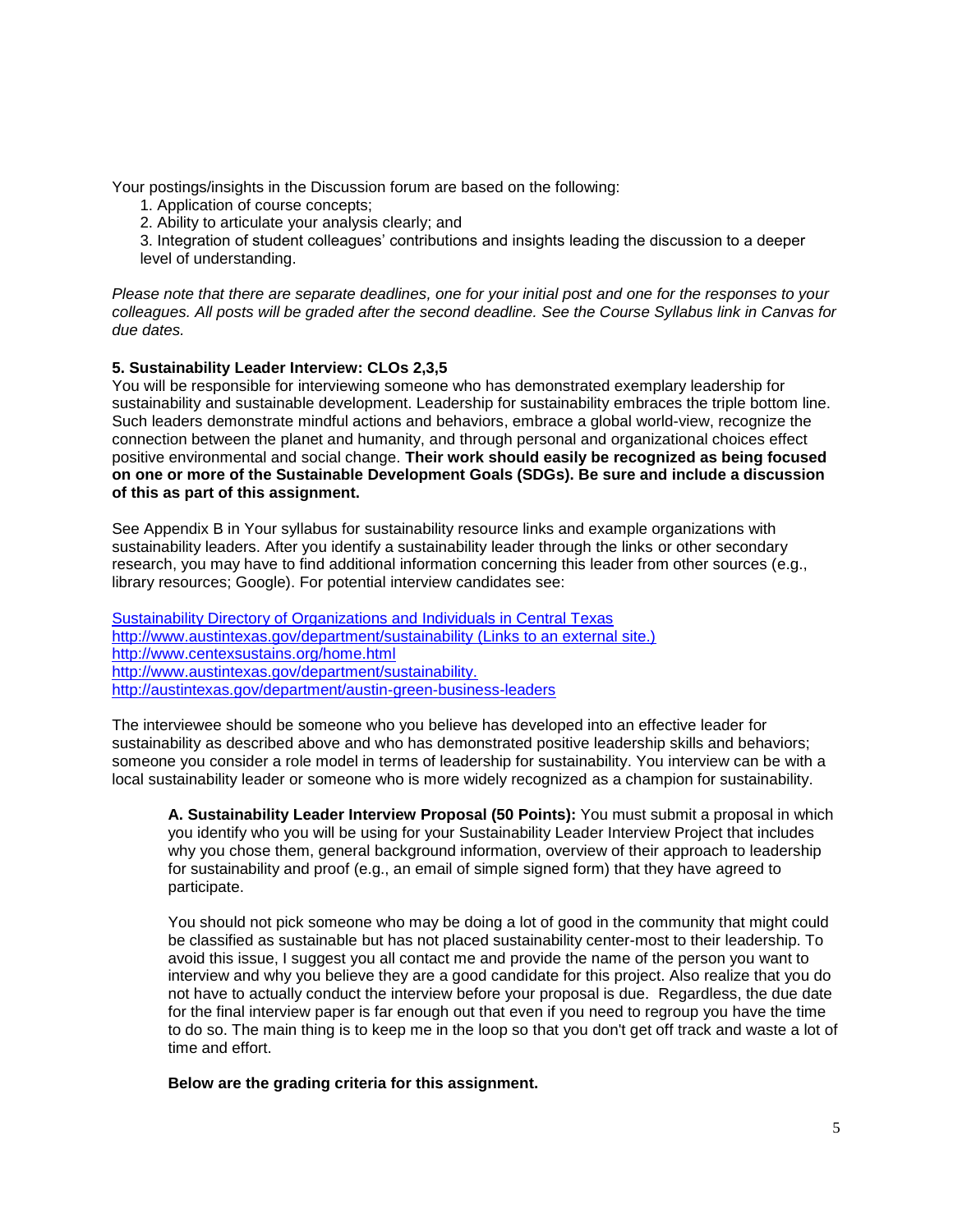1) why you choose this particular leader,

2) general background information (at least one page),

3) overview of their approach to leadership for sustainability,

4) a list of the questions you are going to ask them, and

5) proof (e.g., an email or simple signed form) that they have agreed to participate

See Appendix B in Your syllabus for example organizations with sustainability leaders. After you identify a sustainability leader through the links, you may have to find additional information concerning this leader from other sources (e.g., library resources; Google).

Also see:

.

The **[Sustainability Directory of Organizations and Individuals in Central Texas](https://tamuct.instructure.com/courses/6305/files/623057/download?wrap=1)<sup>3</sup>, which was** prepared by a former grad assistant.

<http://www.austintexas.gov/department/sustainability> (Links to an external site.) <http://www.centexsustains.org/home.html> (Links to an external site.) <https://ktmpo.org/roadway/environment-2/> (Links to an external site.)

Your proposal should be 3+ pages, single-spaced with 8 pt spacing between paragraphs. In addition, the report should have a beginning cover sheet, ending bibliography, and an appendix, if needed, with appropriate exhibits. Any references you've found up to this point should be in APA format.

## **B. Sustainability Leader Interview Paper (150 Points)**

Drawing from your Sustainability Leader Interview Proposal and applying at least three relevant sustainability course concepts/models, you are required to submit a fully developed paper that outlines your interview with this individual and what you have learned.

*Be sure and give a definition of what is a leader for sustainability from the course readings to use as a guide for your questions and subsequent write up.*

## **Questions that MIGHT get at the four actions above include (these are only examples. Develop questions that are most appropriate for your interview):**

- What is there personal background and how did their early experiences lead them to become a leader for sustainability?
- What is their definition of sustainability? What do they consider to be the attributes or qualities necessary to be a leaders for sustainability?
- Why they consider sustainability and sustainable development an important aspect of their approach to leadership?
- Are you familiar with the Sustainability Development Goals (SDGs)? How do you believe they apply to you work?
- What specific skills, experiences and training opportunities have helped them along their leadership journey? What traits do they value the most?
- Their advice to you as you continues to develop as a leader (things to become involved with, experiences to have, etc.).
- What mistakes do they see most leaders make?
- *Most importantly:* Have them describe/recount in as much detail as possible what they consider to be the greatest Sustainability leadership challenge of their career. This will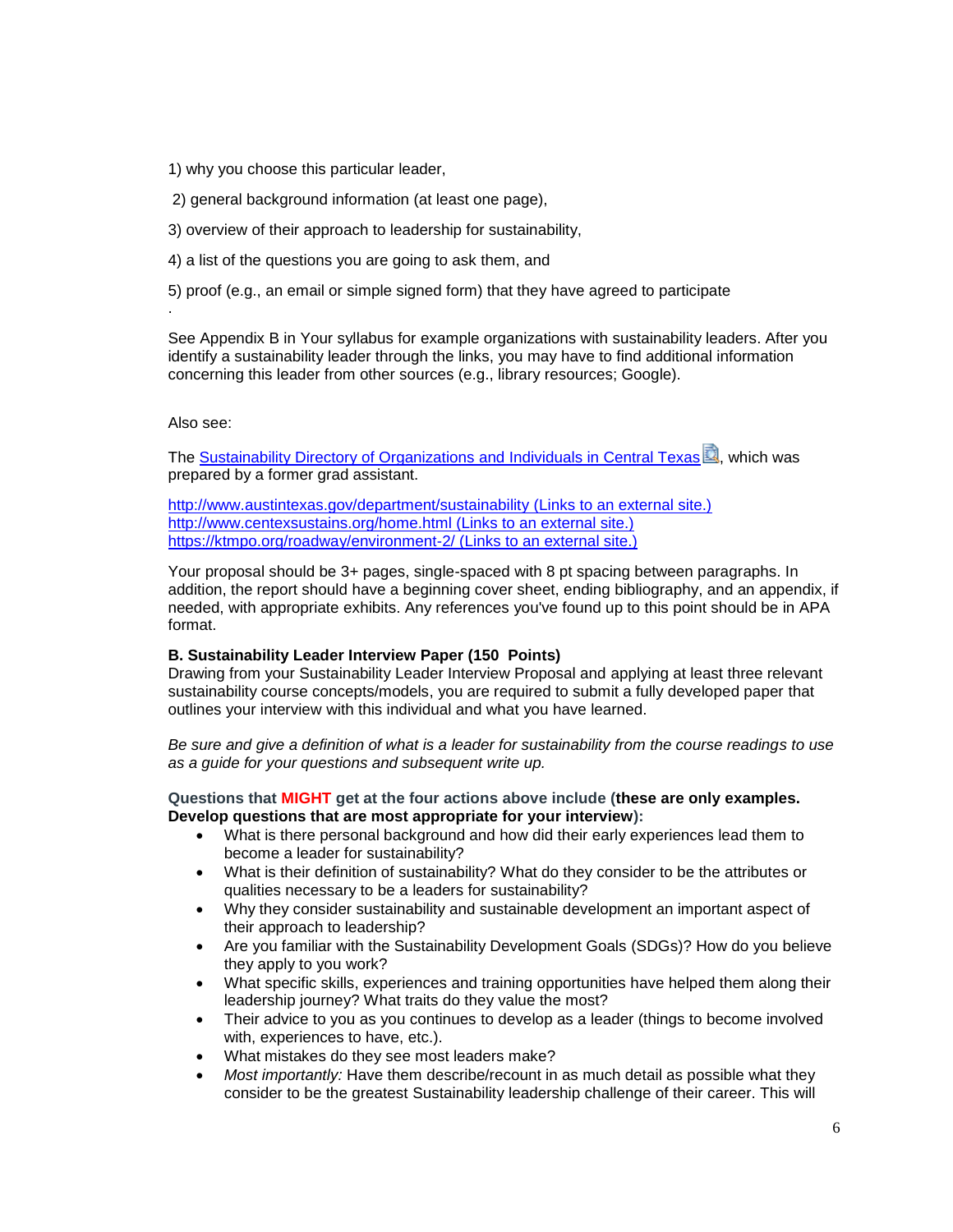become the major set of data that you will use to apply course concepts/models to explain why they are an effective leader. *This is the most important question as, without this detail, your application of course models lacks the specificity necessary to adequately illustrate its use by this leader, which is the major task in this assignment.*

## *Be sure and include your interview questions, in an Appendix.*

## **Grading Criteria (equally weighted):**

- Including enough biographical information to support your analysis
- Application of **at least three** relevant course leadership concepts/models, including one from chapters 4-6, 13-15 of the Daft text, one from the Flourishing Enterprise, and the Global Leadership for Sustainability Model, for assessment of this person's overall leadership for sustainability effectiveness (e.g., triple bottom line focus);
- Clarifying what you consider your leader's most significant leadership strengths, especially as they relate to a particular Sustainable Development Goal and the model you covered in above, and how these help make them an effective leader.
- Your thoughts and conclusions about what you heard/feedback you received, and how you can incorporate this into your future leadership development to make YOU a more effective leader.

*The paper should be 5+ pages, single-spaced with 8 pt spacing between paragraphs. In addition, the report should have a beginning cover sheet, ending bibliography, and an appendix, if needed, with appropriate exhibits. The works cited page and citations should be in APA format.*

## **6. Leadership for Sustainability Initiative Simulation (150 Points): CLOs 2-4, 6**

In this single-player simulation, students play one of two roles at a sunglass-manufacturing firm and face the challenges associated with implementing an organization-wide environmental sustainability initiative. The initiative seeks to change raw material inputs in order to make the company's products more "green," and also to address environmental waste issues. The simulation includes four scenarios with different combinations of two important factors for creating change: the relative power of the leader as a change agent for sustainability and the relative urgency associated with the change initiative. In each scenario, students choose among different change levers in an attempt to persuade key members of the organization to adopt the change initiative. Students are assessed on their ability to achieve the greatest percentage of adopters within the company while simultaneously using the fewest resources.

Students will get one trial run using the CEO, urgent scenario to familiarize themselves with the game rules and mechanics. They will then complete four scenarios (CEO/Urgent; CEO/Not urgent; Director Product Innovation/ Urgent, Director Product Innovation/ Not urgent) with two runs for each scenario.

A culminating capstone sustainability case study project is a required part of the course. Students must make a B on this project to pass the course and a B in the course to graduate.

## **This is the required culminating capstone sustainability assignment. Students must make a B on this assignment to pass the course and a B in the course to graduate.**

You will then conduct an analysis of each scenario, using no more than 3 page single-spaced pages with appropriate headings and subheadings and 8 pt spacing between paragraphs. It should detail:

1) The results you achieved in terms of number of adopters for each run and the efficiency ratio. If you reached the critical mass for adoption give the number of weeks it took to do so. (50% of your grade)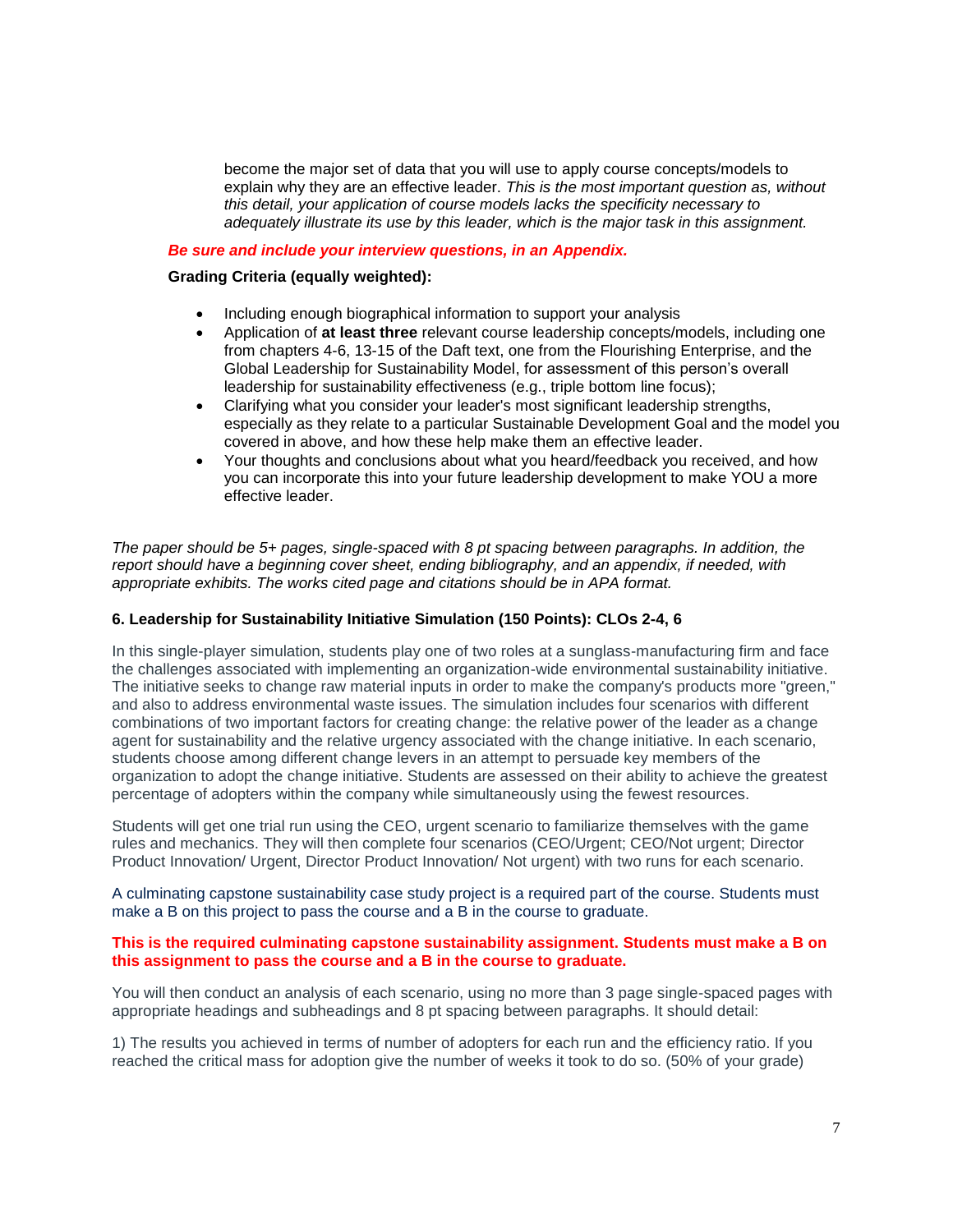If you didn't reach the critical mass for adoption the first run, detail the rationale for any changes in strategy and the tactics you used for the next run.

2) The leadership models you relied on to make your choices (e.g., A Concept/Model from Leading Change in Ch 15 or from Shaping Culture and Values in Ch 14) in your most successful run. One way to approach this would be to identify a concept model for each decision lever. Then use these to explain why you succeeded or failed to achieve the critical mass for adoption of the sustainability initiative. (25% of your grade).

For example what concept/models in the Daft's Leadership Experience text or the Flourishing Enterprise book would be relevant for the clarify organizational values change lever that would explain the successful (or unsuccessful) use of this lever.

*3) Finally, write a no more than 3 page summary/analysis of your overall success in the game and, what you learned, and how you will take these lessons forward as you graduate and launch the next chapter of your career. (25 % of your grade).*

## *No late submissions are allowed for this assignment unless arrangements are made before the due date.*

#### **7. Leadership for Sustainability Case Analysis Paper: CLOs 2-4**

For this project, teams are required to pick an organization to study that is addressing issues related to sustainability and sustainability development.

Companies that embrace sustainability do not pursue financial gain at any cost. Rather they actively seek to change the world for the better; they recognize that sustainability and sustainable development should be of equal importance with employee well-being and profits – i.e., embracing the Triple Bottom Line or People, Planet, and Profit. In doing so, they assess the social, environmental, and economic aspects of any action so that it is as sustainable as possible. These organizations view sustainability and sustainable development as not only meeting the needs of the present but also seeking to build the kind of world that we want our children and grandchildren to inherit.

You can choose a company/city/industry you currently work for or have experience with that is involved with an issue related to sustainability. Alternatively, you can choose an organization, public or private, that you may or may not have direct contact with. **For example sustainability organizations you might choose to study see appendix B.**

**Make sure you can relate your analysis to one or more SDGs and that one of the concepts/models you use comes from the** *Flourishing Enterprise* **text.**

#### **You must organize your exam using headings and subheadings that reflect the Case Analysis Outline using APA format.**

**A. Global Leadership for Sustainability Analysis Proposal (30 Points):** Decide on a company and its leader you want to research extensively for your final case assignment. Use Appendix B or library resources to find credible company information. Business Source Complete, ABI Inform, Wall Street Journal, Lexus/Nexus and Regional Business News are good places to start your search. Be sure there is enough publicly published information about the company to pull together a well-written, in-depth case analysis. **Ms. Margaret Dawson** is the lead Business Librarian and she is available to assist you with your research. Her email is madawson@tamuct.edu; she is Canvas proficient and can meet with you via chat, webconferencing, in-person or phone. Also, be sure and relate your organization's sustainability initiatives to the UN Sustainability Development Goals.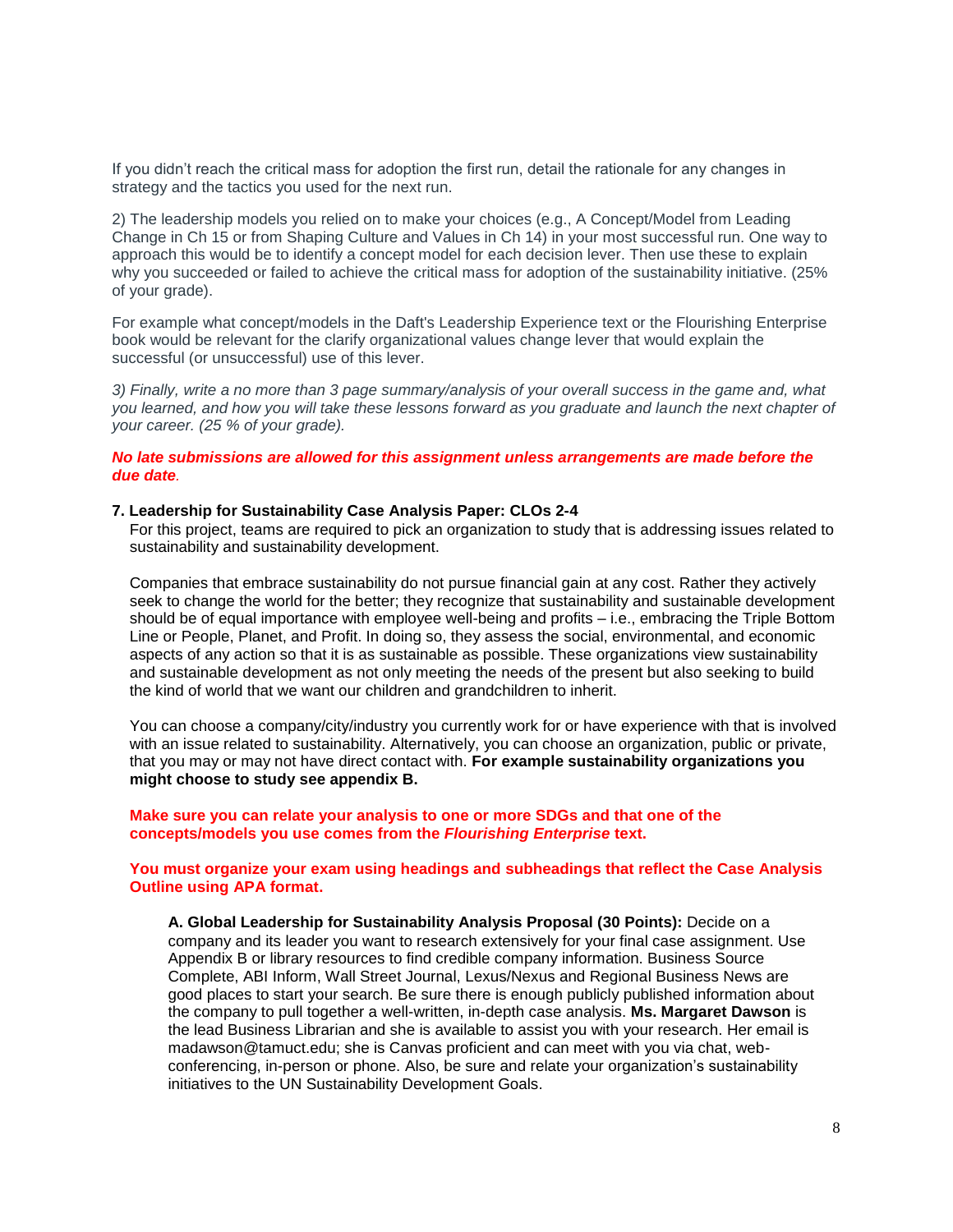*Total length should be no more than 3 pages, single-spaced with 8 pt spacing between paragraphs. Provide 5 references in APA format, which are not counted as part of the 3 pages.*

#### *There is a 2 Point penalty per page over this limit.*

#### **B. Global Leadership for Sustainability Analysis Part 1 (100 points):**

For Part 1, Your paper should include a detailed introduction of the organization and leader and the first two sections of Case Analysis Outline in Appendix A. Including your 2 page revised proposal that addressed my comments (2 point penalty for each comment not addressed), the paper should be 3-6 pages, single-spaced with 8 pt spacing between paragraphs. **Their work should easily be recognized as being focused on one or more of the Sustainable Development Goals (SDGs).** Be sure and include a discussion of this as part of this assignment. In addition to the 3-6 pages, the report should have a beginning cover sheet, ending bibliography, and an appendix, if needed, with appropriate exhibits. **The works cited page and citations should be in APA format, including at least 8 credible references (include 4 references that are not web pages).**

#### *There is a 2 Point penalty per page over this limit.*

For section 2 of the outline, includes a summary of the issues you surfaced in the situation analysis and the management question. All references should be cited in the body of the paper. References must be in proper APA format (use the CANVAS library links for sources and APA format). Submit your proposal through the Syllabus link, which will also give its due date.

*After you receive the graded paper feel free schedule a meeting with Dr. Fry to receive feedback and discuss any revisions that are necessary as Part 1 will be included in the Leadership for Sustainability Case Analysis Paper Part 2.*

#### **B. Global Leadership for Sustainability Analysis Part 2 (100 points):**

The analysis of the company, the format of the report, and its grading will follow sections 1-6 of the [Case Analysis Outline in Appendix A.](https://tamuct.instructure.com/courses/7065/files/711489/download?wrap=1)

It is incumbent on you to write up enough detail on the organization so that I can follow the application of course concepts/models to the case situation. *A general rule of thumb is that the case situation write up should comprise about 50% of your paper*.

Your submission should also include your previous Leadership for Sustainability Part 1 analysis, **which should be revised based on my comments.**

#### **For the Leadership Analysis in section 3, be sure and apply:**

- 1. The Global Leadership for Sustainability Model.
- 2. The extent to which your organization is a Flourishing Enterprise.
- 3. One relevant model from chapters 5-6, 13-15 from The Leadership Experience text.

Your submission *should be 8-10 pages, single-spaced with 8 pt spacing between paragraphs. In addition to the 8+ pages, the report should have a beginning cover sheet, ending bibliography, and an appendix, if needed, with appropriate exhibits. The works cited page and citations should be in APA format. The analysis of the company, the format of the report, and its grading will follow that of the Case Analysis Outline in Appendix A.*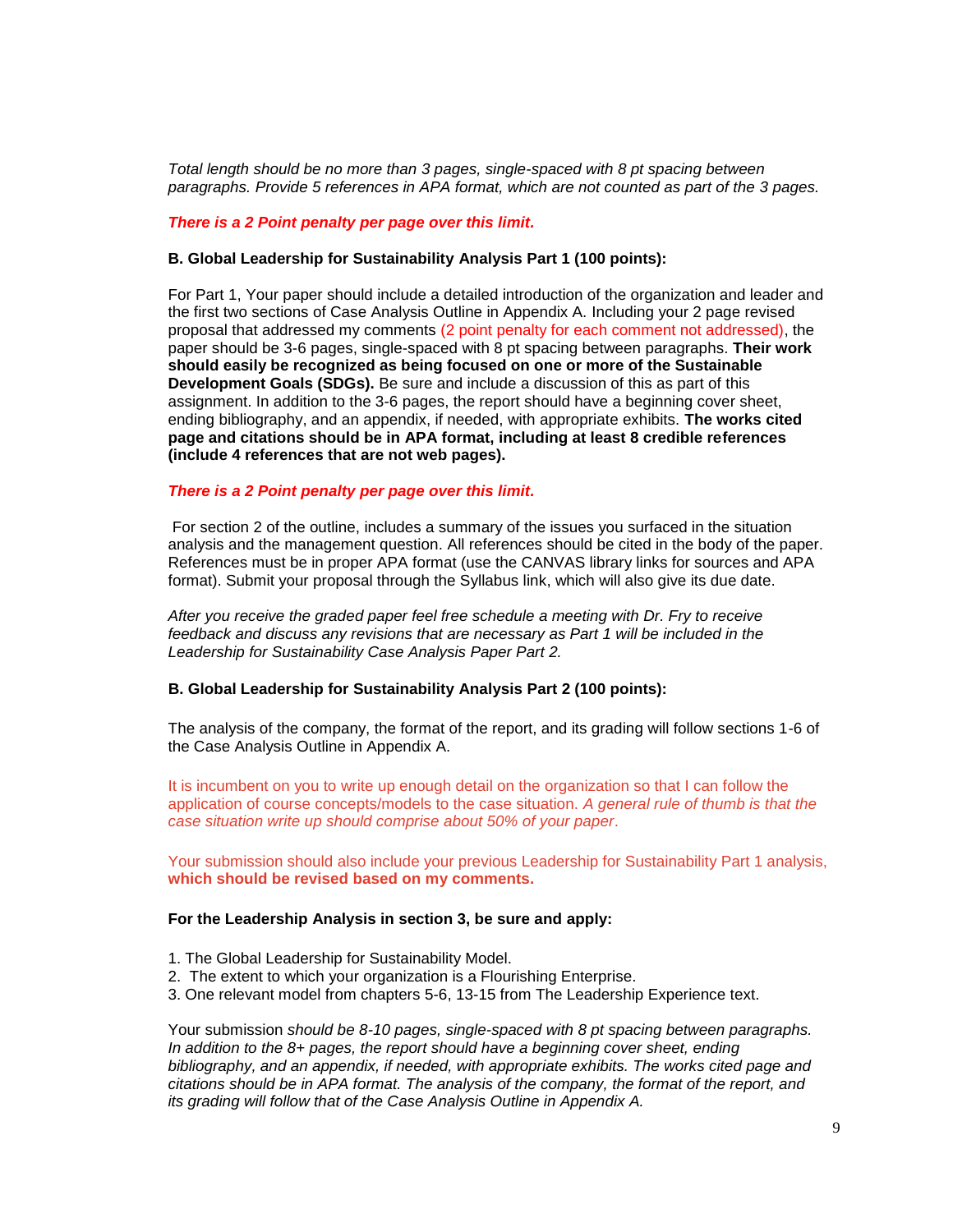#### *There is a 2 Point penalty per page over this limit.*

**Include at least 15 references, seven of which must not be web pages. Make sure that every citation in your references is cited in the body of your paper. Multiple citations from the same web site only count as one citation toward the fifteen-reference requirement**.

*Be sure and take advantage of the library links in the course menu AND the business librarian, who is at your disposal for help on this project. It is not sufficient to use "googling" to find sources for this paper; you must use the library databases to find credible business press sources. Submit your Final Team Project through the assignments link, which will also give its due date (last Wednesday of the semester).*

**No late submissions will be accepted.**

#### **Grading Criteria Rubric and Conversion:**

| <b>LETTERGRADE</b>          | <b>EQUALS</b> | <b>FROM</b>  | TO   |
|-----------------------------|---------------|--------------|------|
| "А"                         |               | 900          | 1000 |
| "R"                         | ==            | 800          | 899  |
| "∩"                         |               | 700          | 799  |
| "ר"                         |               | 600          | 699  |
| $\mathfrak{c}_{\mathbf{F}}$ |               | <b>Below</b> | 600  |

Grades will be calculated as follows:

|                                                        | <b>Possible</b> |  |  |
|--------------------------------------------------------|-----------------|--|--|
| <b>Activity</b>                                        | <b>Points</b>   |  |  |
| <b>Course Profile Agreement</b>                        | 10              |  |  |
| <b>Introductory Discussion Forum</b>                   | 40              |  |  |
| Chapter Exams (3 @ 40 Points each)                     | 120             |  |  |
| Leadership Competency Journal (13 @ 10 Points each)    | 130             |  |  |
| <b>Sustainability Leader Interview Proposal</b>        | 50              |  |  |
| <b>Sustainability Leader Interview Paper</b>           | 150             |  |  |
| <b>Leadership for Sustainability Discussion Forums</b> | 150             |  |  |
| (2 @ 75 Pts each)                                      |                 |  |  |
| <b>Leadership Sustainability Initiative Simulation</b> | 140             |  |  |
| Leadership for Sustainability Analysis Proposal        | 30              |  |  |
| Leadership for Sustainability Analysis Part 1          | 100             |  |  |
| Leadership for Sustainability Analysis Part 2          | 100             |  |  |
|                                                        | 1000            |  |  |
| TOTAL                                                  |                 |  |  |

**NOTE #1: Extra Credit:** There is no extra credit in this course.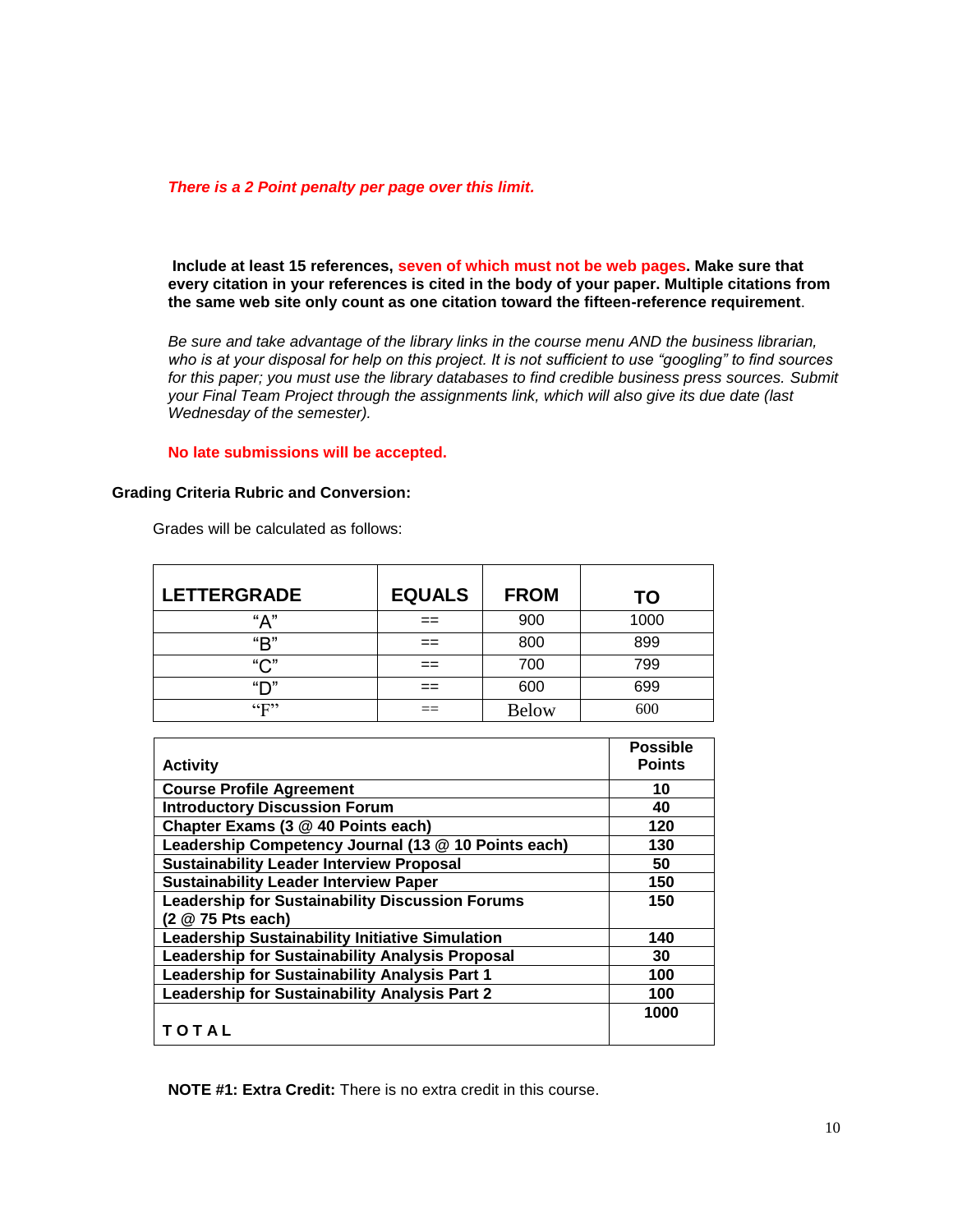**NOTE #2: Requests for Incomplete Grades:** Incompletes will only be given in emergency or other extreme circumstances and then only if a significant percentage of the course has been satisfactorily completed. Any request for an incomplete grade in this course must be approved by the professor prior to the last week of classes. Where possible, requests should be submitted in written form and must include an address and/or telephone number where you may be contacted throughout the following semester. Texas A&M University Central Texas uses the grade of 'K' on transcripts and grade reports to identify incomplete grades.

**NOTE#3:** Questions concerning one's grade on a particular task (e.g., test, case) should be resolved within one week after receiving the graded material. There will be no reviewing of previously graded material at the end of the semester.

**Note #4 - Peer Evaluation**: All students must fill out one or more peer evaluation forms. I use this as a mechanism to determine an individual's contribution to the group's effort. If you rate a group member significantly higher or lower than the other group members, you must write down the specifics of the situation and justify your rating.

**Note # 5 - Posting of Grades:** Grades for Chapter Exams will be posted the day after the availability period has passed. Grades for Major assignments will be posted within one week following the due date.

#### **COURSE OUTLINE AND CALENDAR**

**This is an initial course schedule to give you a basic overview of course exams and assignments. However, after the first week of class, The Syllabus link in Canvas serves as the official calendar for course activities.**

*This schedule is provided as your guide to the course; students should post all deadlines to the calendar tool they find most useful. All resources (except texts) and detailed assignment instructions are posted to Modules in the Course Web Site. Readings assigned each week will be shown on the Module pages in the course web site. Weekly units begin on Monday and close the following Sunday night. Due dates are given in the Syllabus course link in Canvas. For assignments due the night our class meets (noted in yellow), deadline time is 5:15 p.m.; for projects due online weeks the deadline time is 11:59 p.m.* 

**Dates the class meets in person are highlighted in yellow**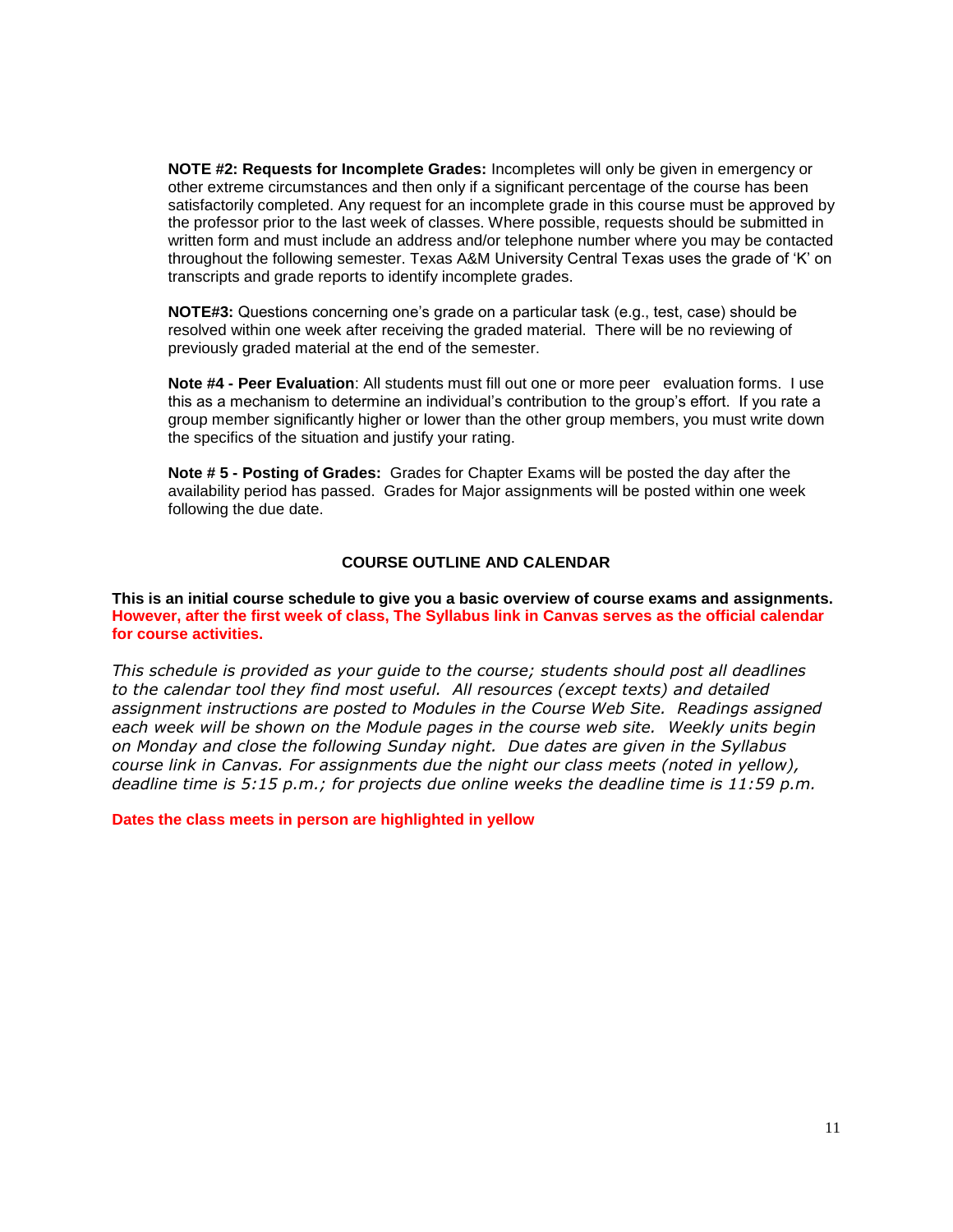| <b>Dates</b>     | <b>Unit</b>    | Subject/Readings                                                                                     | <b>Assignments</b>                                                                                                                                                                                                                                                                                                                                                                                                                                                                                  |
|------------------|----------------|------------------------------------------------------------------------------------------------------|-----------------------------------------------------------------------------------------------------------------------------------------------------------------------------------------------------------------------------------------------------------------------------------------------------------------------------------------------------------------------------------------------------------------------------------------------------------------------------------------------------|
|                  |                |                                                                                                      | <b>See Canvas Syllabus Link for Due Dates</b>                                                                                                                                                                                                                                                                                                                                                                                                                                                       |
| $1/18 -$<br>1/23 | $\mathbf{1}$   | Introduction<br>What Does It Mean To Be a Leader                                                     | <b>Read Course Syllabus</b><br>Go over material on the Start Here and the Orientation<br>Module<br>Daft: Read Ch 1 What Does It Mean To Be a Leader<br><b>Profile Agreement Due. 1/23</b>                                                                                                                                                                                                                                                                                                           |
| $1/24 - 1/30$    | $\overline{2}$ | <b>Creating Vision and Strategic</b><br><b>Direction</b>                                             | Daft: Read Ch 13 Creating Vision and Strategic Direction<br>Ch 1 Case: Sales Engineering Division<br>Ch 13 Case: The Visionary Leader<br>Be Prepared to Discuss End of the Case Questions<br><b>LCJ 1.2: Your Leadership Potential</b><br>LCJ 13.3: Your Strategy Style<br>Introductory Discussion Forum 1 <sup>st</sup> Post. Due                                                                                                                                                                  |
| $1/31 - 2/6$     | 3              | <b>Shaping Culture and Values</b><br>Leading Change<br>Introduction to the Flourishing<br>Enterprise | Daft: Read Ch 14 Shaping Culture and Values<br>Daft: Read Ch 15 Leading Change<br>Review Sustainability Resources as Background for<br>Sustainability Leader Interview Proposal (Due 3/3)<br>FE: Read Forward & The Odyssey of this Book (pps)<br>179-190)<br><b>FE:</b> Read Ch 1 From Sustainability to Flourishing<br>FE: Read Ch 2 Why This? Why Now?<br><b>LCJ 14.2: Culture Preference Inventory</b><br>LCJ 15.1: Are you a Change Leader<br>Introductory Discussion Forum 2nd Post. Due 1/31 |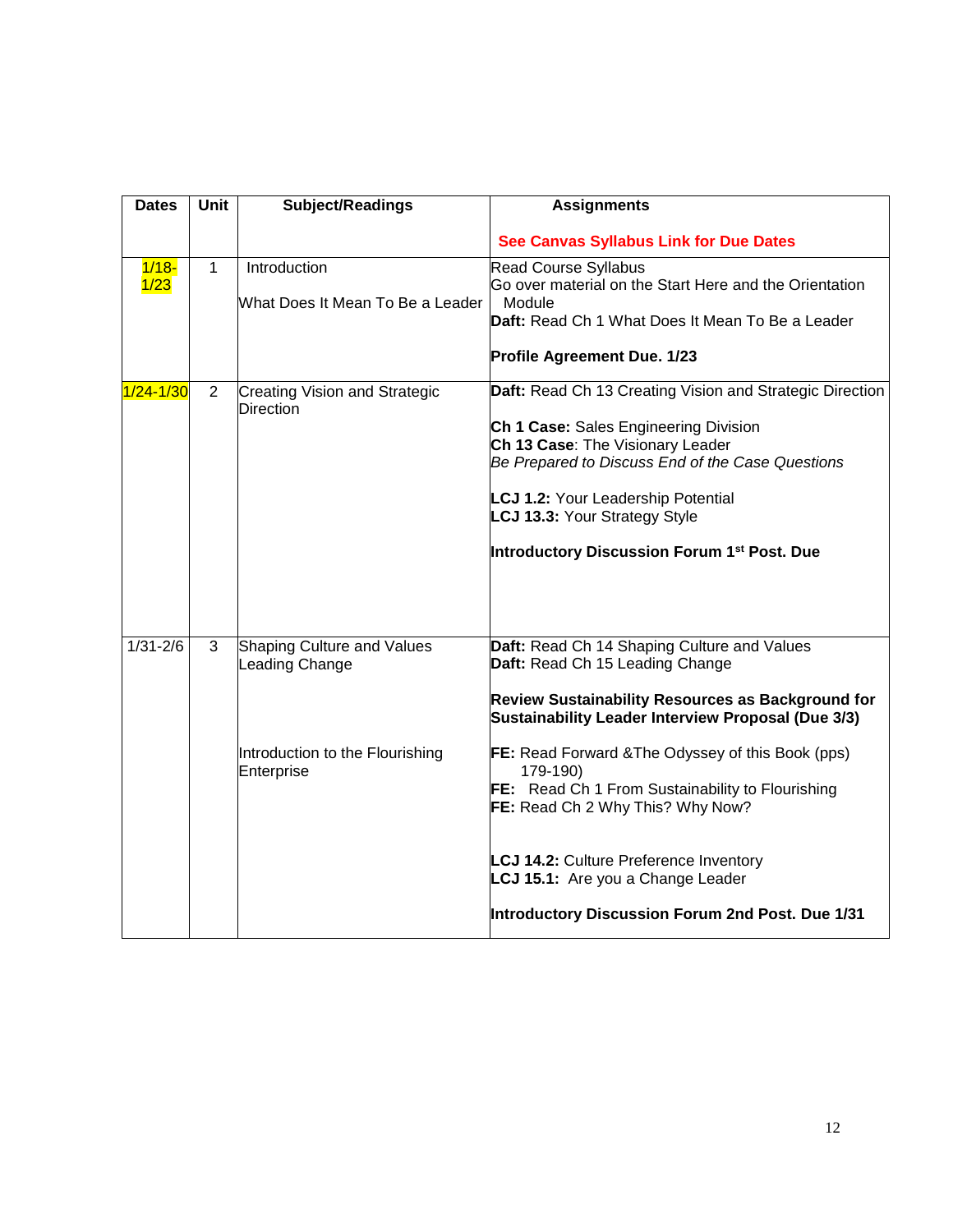| $2/7 - 2/13$    | 4              | Ch 14 Shaping Culture and<br>Values<br>Ch 15 Leading Change<br>In-Class Review and Practical<br>Application                            | Ch 14 Case: Culture Clash<br>Ch 15 Case: Riverside Pediatric Associates<br>Be prepared to discuss the end of Case Questions<br><b>Review Sustainability Resources for Sustainability</b><br><b>Leader Interview</b><br>Exam 1 (Chs 1, 13, 14, 15) Due 2/13                     |
|-----------------|----------------|----------------------------------------------------------------------------------------------------------------------------------------|--------------------------------------------------------------------------------------------------------------------------------------------------------------------------------------------------------------------------------------------------------------------------------|
| $2/14-$<br>2/20 | 5              | Leadership Mind and Heart.<br>Courage and Moral Leadership<br>Followership                                                             | Daft: Read Ch 5 Leadership Mind and Emotion.<br>Daft: Read Ch 6 Courage and Moral Leadership<br>Daft: Read Ch 7 Followership<br>LCJ 5.2: Emotional Intelligence<br><b>LCJ 6.2: Your Servant Leader Orientation</b><br>LCJ 7.1: The Power of Followership                       |
| $2/21 - 2/27$   | 6              | Case Exercises<br>Exam 2                                                                                                               | Ch 5 Case: The USS Florida<br>Ch 6 Case: What Should I say?<br>Ch 7 Case: Waiting for clearance<br>Be prepared to discuss the end of Case Questions<br>Exam 2 (Chs 5-7) 2/27                                                                                                   |
| $2/28 -$<br>3/6 | $\overline{7}$ | Motivation and Empowerment<br>Leading Teams<br>Leadership Power and Influence                                                          | Daft: Read Ch 8 Motivation and Empowerment<br>Daft: Read Ch 10 Leading Teams<br>Daft: Read Ch 12 Leadership Power and Influence<br><b>LCJ 8.2: Your Approach to Motivating Others</b><br>LCJ 10.2: Are You a Contributing Team Member<br>LCJ 12.3: Your Leadership Orientation |
| $3/7 -$<br>3/13 | 8              | <b>Case Exercises</b><br>Leadership Power and Influence<br>Exam 3<br><b>Present Sustainability Leader</b><br><b>Interview Proposal</b> | Ch 8 Case: Sunspots<br>Ch 10 Case: Devereaux-Dering Group<br><b>CH 12 Case:</b> Waite Pharmaceuticals<br>Be prepared to discuss the end of Case Questions<br>Exam 3 (Chs 8,10,12) Due 3/13<br>Sustainability Leader Interview Proposal Due 3/7.<br>Present in class 3/9.       |
| 3/14-3/20       |                | <b>SPRING BREAK !!!</b>                                                                                                                |                                                                                                                                                                                                                                                                                |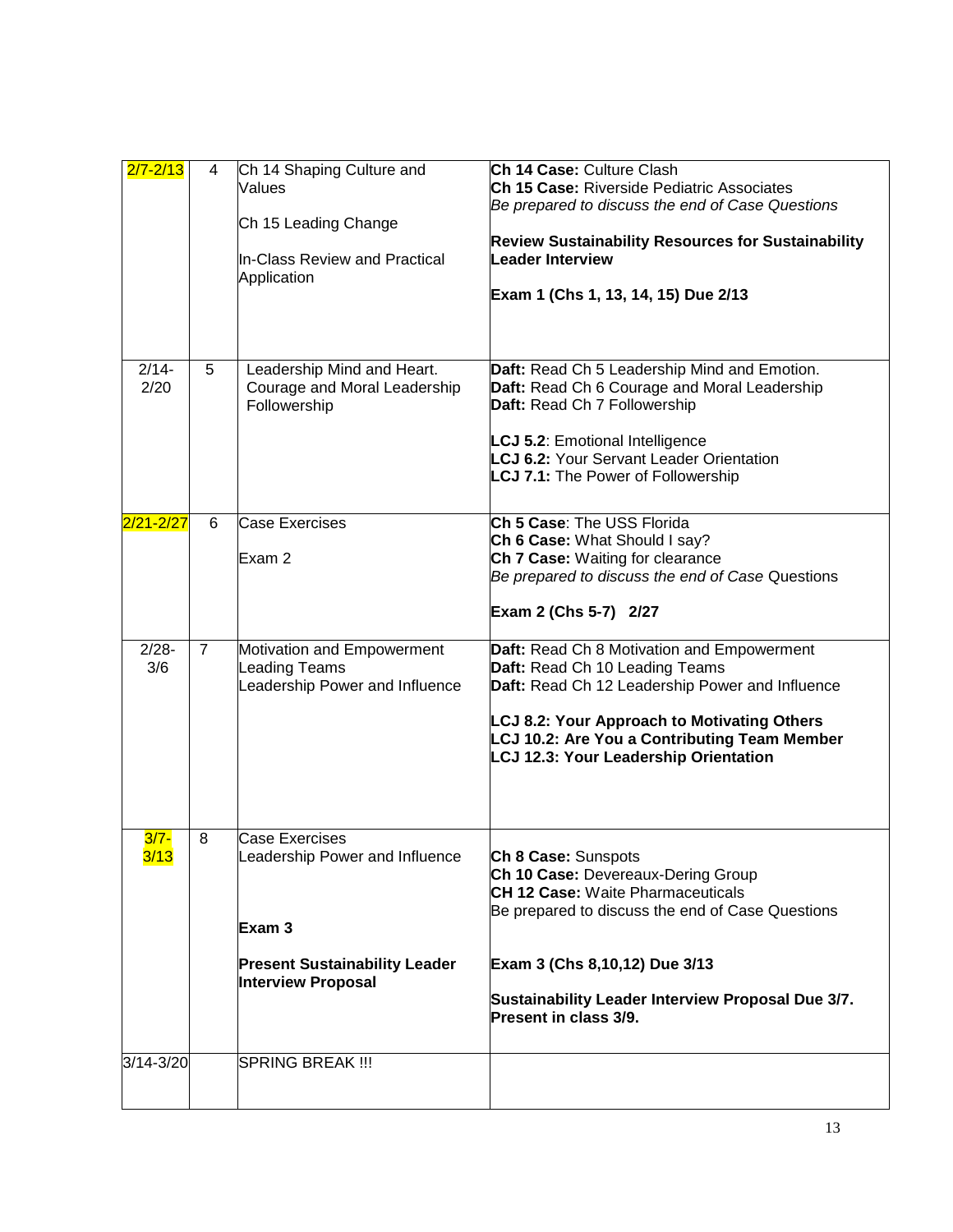| $3/21/-$<br>3/27 | 9  | Global Leadership for Sustainability                                       | Review Sustainability Resources and the Sustainability<br>Development Goals (SDGs)<br><b>Read:</b> Global Leadership for Sustainability                         |
|------------------|----|----------------------------------------------------------------------------|-----------------------------------------------------------------------------------------------------------------------------------------------------------------|
|                  |    | The Roots of the Flourishing                                               | <b>FE:</b> Read Ch 3 The Roots of Flourishing (pps 35-55)                                                                                                       |
|                  |    | Enterprise                                                                 |                                                                                                                                                                 |
|                  |    |                                                                            | Review Material on Neoliberalism.                                                                                                                               |
|                  |    |                                                                            |                                                                                                                                                                 |
| $3/28 - 4/3$     | 10 |                                                                            | Discuss Global Leadership for Sustainability                                                                                                                    |
|                  |    |                                                                            | Review Case Analysis Resources on applying the<br>Case Analysis Outline for your Leadership for<br><b>Sustainability Project.</b><br>Ch 13 Case: The New Museum |
|                  |    |                                                                            | Be prepared to apply the case Analysis Outline to this<br>Case                                                                                                  |
|                  |    |                                                                            | <b>Discuss: Flourishing Enterprise Ch 3</b>                                                                                                                     |
|                  |    |                                                                            | Leadership for Sustainability Discussion Forum 1 1 <sup>st</sup><br>Post Due 3/30; 2 <sup>nd</sup> Post Due 4/3                                                 |
| 4/4-4/10 11      |    |                                                                            | Read: Cultivating a Global Mindset Through Being-                                                                                                               |
|                  |    |                                                                            | <b>Centered Leadership</b>                                                                                                                                      |
|                  |    |                                                                            | Read: Towards a theory of being-centered leadership:<br>Multiple levels of being as context for effective leadership                                            |
|                  |    | Individual Practices for the<br><b>Flourishing Enterprise</b>              | <b>FE:</b> Read Ch 4 Introduction to Reflective Practices<br>FE: Read Ch 5 Foundational, Individual Practices                                                   |
|                  |    | <b>Team and Organizational Practices</b><br>for the Flourishing Enterprise | <b>FE:</b> Read Ch 6 Team and Organizational Practices<br>Take the Barrett Value Center Personal Values<br>Assessment                                           |
|                  |    |                                                                            | <b>Prepare for Discussion:</b>                                                                                                                                  |
|                  |    |                                                                            | a. Your Personal Values Assessment<br>b. The Barrett Model as it relates to FE Chs 4 & 5                                                                        |
|                  |    |                                                                            | Leadership for Sustainability Analysis Proposal Due<br>4/6.                                                                                                     |
|                  |    |                                                                            |                                                                                                                                                                 |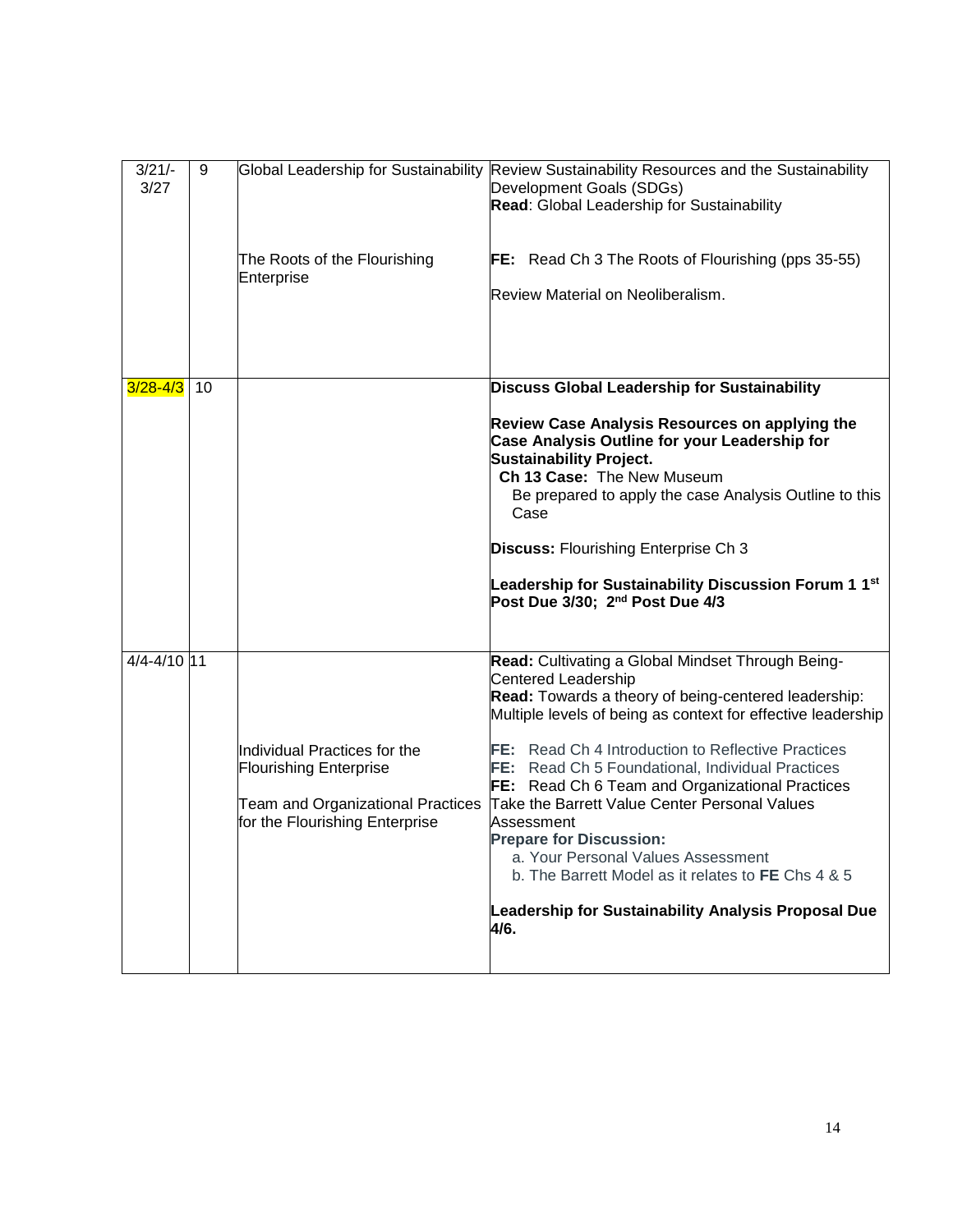| 4/11-4/17        | 12 | Work shop                                                                                                                             | Global Leadership for Sustainability Review and Discuss the role of Levels of Being and<br>Spiritual Leadership play in Cultivating a Global Mindset<br>for Sustainability and implementing the SDGs<br>Conduct Global Leadership for Sustainability Workshop<br><b>Discuss Reflective and Individual Practices</b><br>Review Barrett's Model and Your Personal Values<br>Assessment<br>Leadership for Sustainability Analysis Proposal<br><b>Class Presentation 4/13</b><br>Sustainability Leader Interview Papers Due 4/13.<br><b>Class Presentation 4/13</b><br>Leadership for Sustainability Discussion Forum 2 1st<br>Post Due 4/17<br>Introduction to Sustainability Initiative Simulation |
|------------------|----|---------------------------------------------------------------------------------------------------------------------------------------|--------------------------------------------------------------------------------------------------------------------------------------------------------------------------------------------------------------------------------------------------------------------------------------------------------------------------------------------------------------------------------------------------------------------------------------------------------------------------------------------------------------------------------------------------------------------------------------------------------------------------------------------------------------------------------------------------|
| $4/18 -$<br>4/24 | 13 | <b>Conduct Sustainability Initiative</b><br>Simulation                                                                                | Read: Assigned articles on Sustainability Mindset<br>Take Sustainability Mindset Indicator.<br><b>Review your Sustainability Mindset Reporet</b><br>Leadership for Sustainability Analysis Part 1 Due<br>4/22.<br>Leadership for Sustainability Discussion Forum 2 2nd<br>Post Due 4/20                                                                                                                                                                                                                                                                                                                                                                                                          |
| $4/25 -$<br>5/1  | 14 | <b>Sustainability Mindset</b>                                                                                                         | <b>Conduct Sustainability Mindset Workshop</b><br>Leadership for Sustainability Analysis Part 1 Class<br><b>Presentation 4/27</b>                                                                                                                                                                                                                                                                                                                                                                                                                                                                                                                                                                |
| $5/2 -$<br>5/8   | 15 | Work on:<br><b>Leadership Simulation</b><br><b>Reflection Paper</b><br><b>Leadership for Sustainability</b><br><b>Analysis Part 2</b> | Leadership for Sustainability Initiative Simulation<br><b>Due 5/4</b>                                                                                                                                                                                                                                                                                                                                                                                                                                                                                                                                                                                                                            |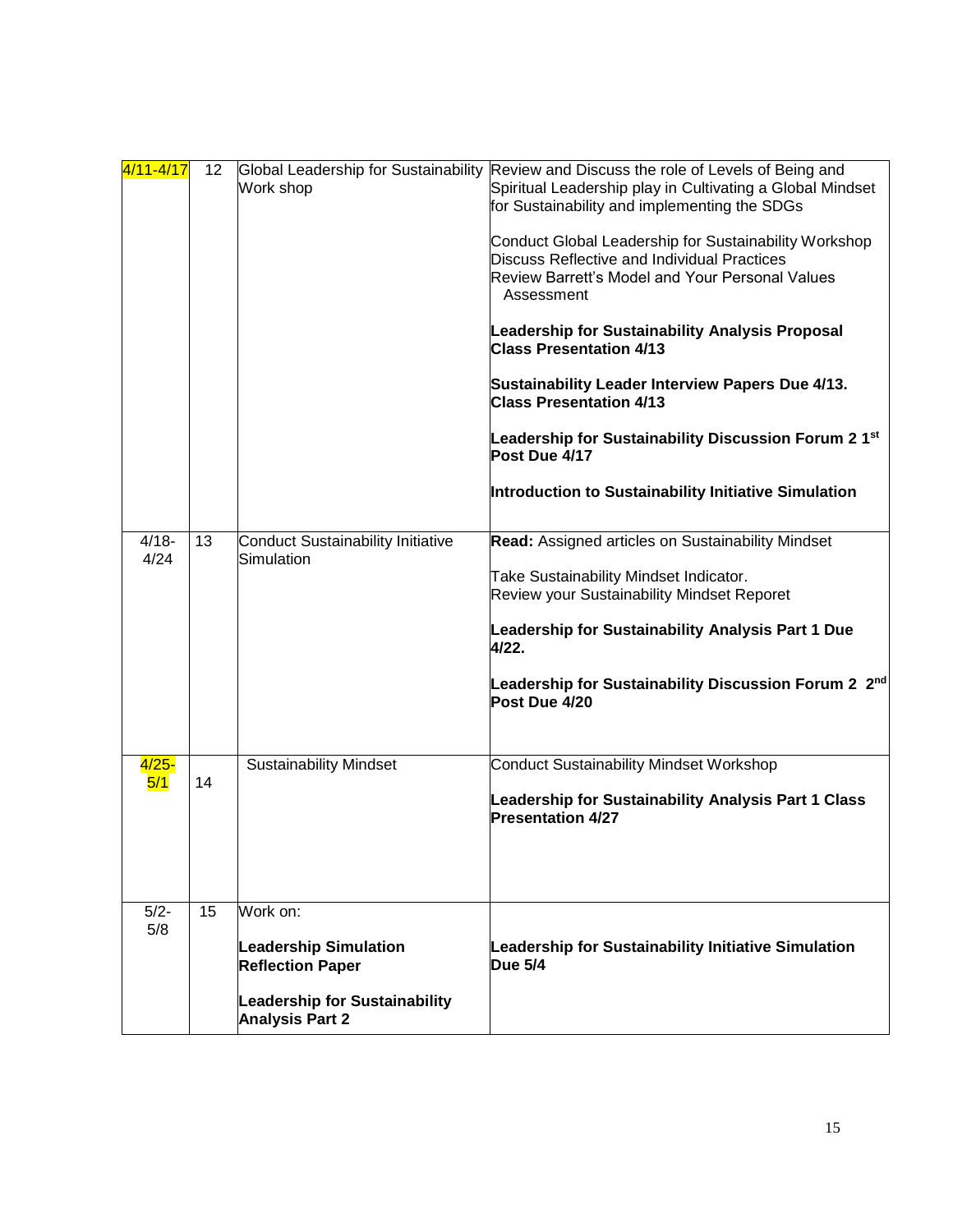| 5/9-5/12 | 9 |                                                                           | Leadership for Sustainability Simulation Reflection &<br>Feedback 5/6                     |
|----------|---|---------------------------------------------------------------------------|-------------------------------------------------------------------------------------------|
|          |   | <b>Present Leadership for</b><br><b>Sustainability Analysis Part</b><br>2 | Leadership for Sustainability Analysis Part 2 Due 5/9.<br><b>Class Presentation 5/11.</b> |
|          |   |                                                                           |                                                                                           |

## **CLASS POLICIES**

#### **Classroom Policies:**

## I expect you to treat this course *like a job*: Be **professional** in your speech, your writings including **posting on Canvas** and **communications to me, and most importantly, communications to your class and team members.**

As a member of this class, you are invited to think, question, disagree and offer alternatives. That is part of the academic experience, as well as part of learning to be a contributing, critical thinker in any professional setting. However, my expectation is that you will behave *professionally and courteously* toward another student and the professor, and respect the rights of others at all times. Failure to do so will be cause to report the offending student(s) to Academic Affairs.

Treat this class as a business setting. That means:

- You don't ever simply fail to show up for work in a corporate setting. Similarly, when taking an online course, even though you have more flexibility in deciding when to check course materials, announcements, and upcoming assignments, you must log into your Canvas at least a couple times a week to stay on top of the course schedule.
- You would never schedule vacation during a critical work project in a corporate setting that means that while you're in school you should schedule vacations between semesters or on approved university holidays, not during the semester.
- In a corporate setting, you can't decide you're just "not interested" in attending the meetings you and colleagues have previously scheduled for a critical work project. That means, while taking this course, you can't just decide you don't feel like showing up for the meetings you and your teammates have agreed on. If you needed to miss a scheduled meeting due to emergency, you would inform your teammates in a courteous manner and make arrangements to fill you in on what you missed.
- You would never show up to a business meeting empty handed and unprepared. Equally, you would never show up to meetings with your teammates unprepared. You should have read the relevant course materials (e.g., lecture videos, handouts, assignment requirements, etc.) prior to meeting with your teammates. You should also be prepared to make insightful contribution to the discussions.
- In a corporate setting, you would never submit poor quality work to your colleagues and managers. This means, while you're in school, you should do your best and submit graduatelevel-worthy work to your teammates and the professor. This requires that you study relevant materials and carefully read and follow assignment instructions. This also requires that you demonstrate graduate-level writing skills (I strongly recommend that you utilize the writing center if needed).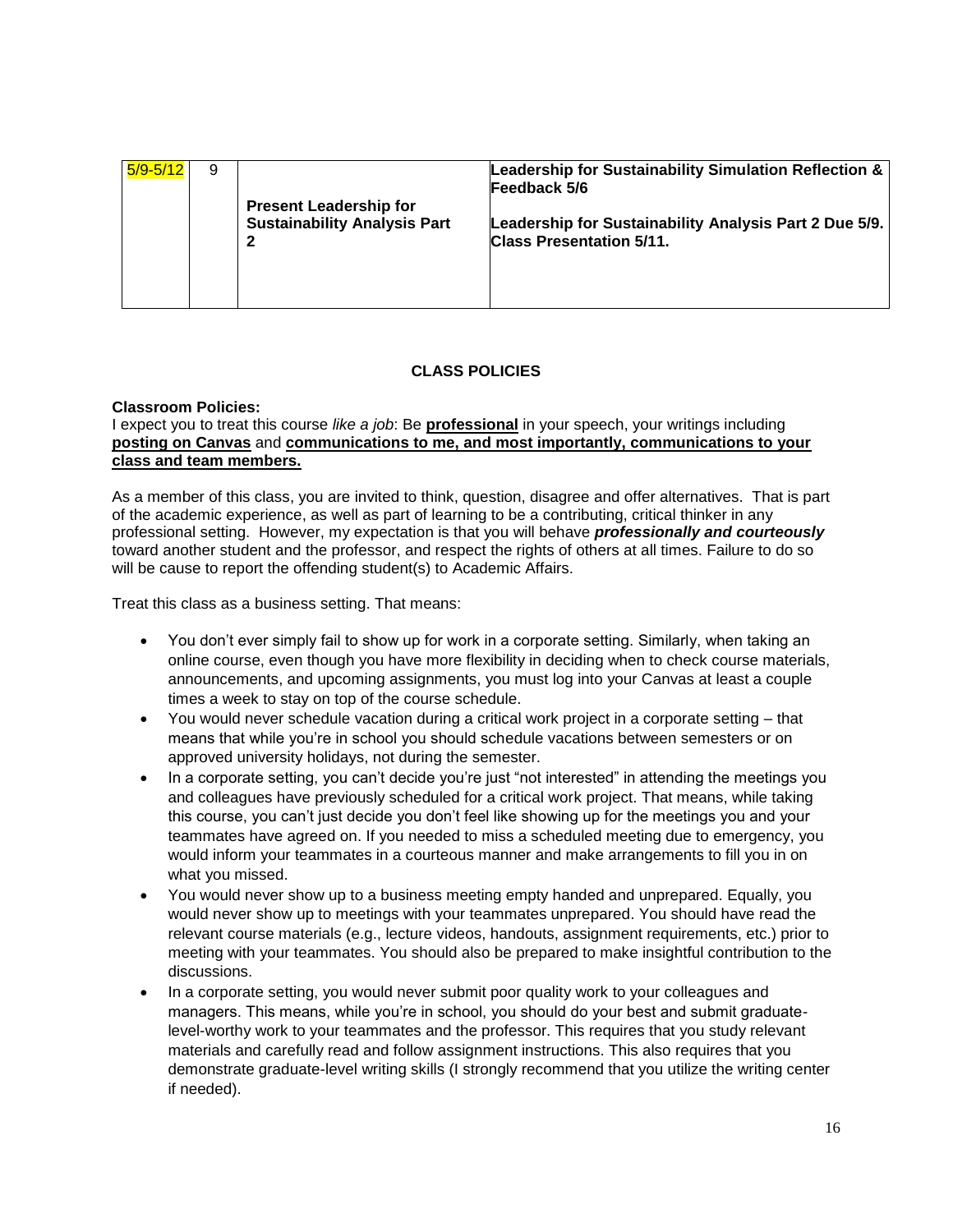**Netiquette:** Netiquette refers to appropriate ways of communicating through the Internet. It is very important to any online course including this course.

Here are some specific policies for this course:

- You do not dominate any discussion. You will let other students give input in the discussion.
- You do not use aggressive and/or offensive language to present your ideas or opinions to other students or the instructor.
- You do not use sarcastic language when you do not agree with another student or the instructor. Therefore, be cautious in using your humor and make sure you are just being humorous, NOT sarcastic.
- Popular emoticons such as  $\odot$  can be helpful to convey your tone in your reply to another student in discussion but do NOT overuse them.
- You do not make fun of another student's ability to read or write.
- You should be open-minded and listening to others' opinions.
- You do not ever use Internet slangs like "LOL," "Q4U,"and "C U" in your postings and emails.
- You always think, edit, and proofread your postings and emails before you push the "send" button to make sure your spelling and grammar is correct.
- You do not ever post your entire reply using all bold upper-case letters it is hard on the eye and can be interpreted as "yelling" according to Internet language.
- You respect diversity (e.g., gender and ethnicity) in your communications.
- Your postings should be direct, to the point, and relevant. You do not include wordy sentences that do not add any value to the discussion.
- You should be patient and read all other discussions before you add something. This will help you avoid repeating something someone else has already contributed.

## **Continued enrollment in this course indicates agreement with these policies.**

## **PROFESSIONAL WRITING AND COMMUNICATION STANDARDS**

**Course Standards:** Professional level writing and communication are critical skills in the business world. This standard should be displayed in all assignments for this class. All communications, both to the Professor and student colleagues should be kept professional, including Discussion Board postings and email/messaging correspondence. For written assignments, all work should be proofread, free of grammatical errors, include proper citations and be in accordance with American Psychological Association (APA) standards, including one inch margins and 12 pitch Times New Roman font. For information on APA standards and correct citation formats consult the APA Publication Manual, and/or link to the Library and Research sources on the course menu. These key links include:

Overview library guide for citing: <http://tamuct.libguides.com/c.php?g=206634>

Purdue Online Writing Lab for APA: <https://owl.english.purdue.edu/owl/section/2/10/>

**University Library:** The University Library provides many services in support of research across campus and at a distance. We offer over 200 electronic databases containing approximately 400,000 eBooks and 82,000 journals, in addition to the 96,000 items in our print collection, which can be mailed to students who live more than 50 miles from campus. Research guides for each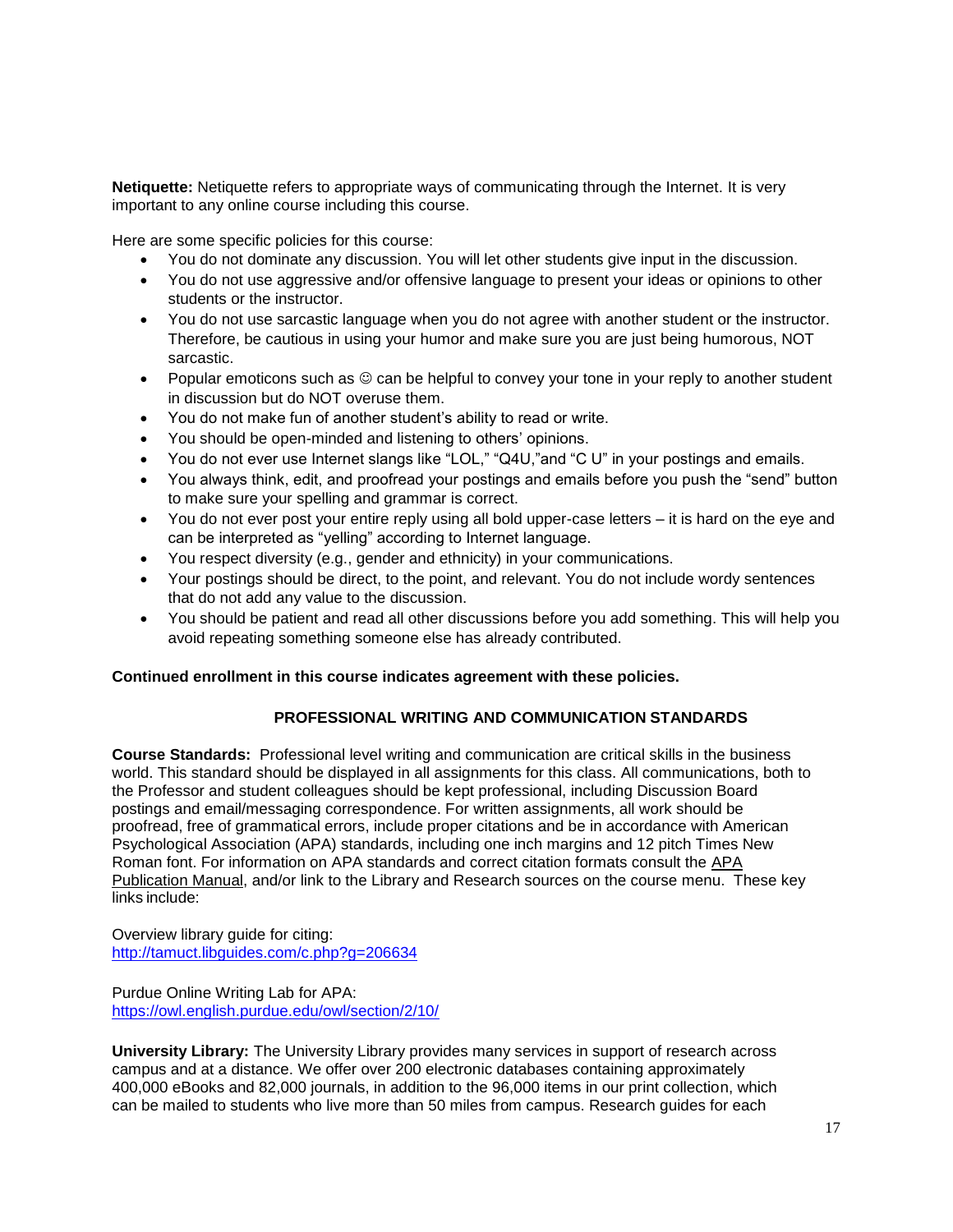subject taught at A&M-Central Texas are available through our website to help students navigate these resources. On campus, the library offers technology including cameras, laptops, microphones, webcams, and digital sound recorders.

Research assistance from a librarian is also available 24 hours a day through our online chat service, and at the reference desk when the library is open. Research sessions can be scheduled for more comprehensive assistance, and may take place virtually through WebEx, Microsoft Teams or in-person at the library. Schedule an appointment here

[https://tamuct.libcal.com/appointments/?g=6956]. Assistance may cover many topics, including how to find articles in peer-reviewed journals, how to cite resources, and how to piece together research for written assignments.

Our 27,000-square-foot facility on the A&M-Central Texas main campus includes student lounges, private study rooms, group work spaces, computer labs, family areas suitable for all ages, and many other features. Services such as interlibrary loan, TexShare, binding, and laminating are available. The library frequently offers workshops, tours, readings, and other events. For more information, please visit our Library website

[http://tamuct.libguides.com/index].

**University Library Services:** Information literacy focuses on research skills which prepare individuals to live and work in an information-centered society. Library research skills are another critical tool in the business world, and will be required for this class. Librarians will work with students in the development of critical reasoning, ethical use of information, and the appropriate use of secondary research techniques. Help may include, yet is not limited to: exploration of information resources such as library collections and services, identification of subject databases and scholarly journals, and execution of effective search strategies. Library Resources are outlined and accessed at:

## <http://www.tamuct.edu/departments/library/index.php>

Library databases that would be particularly helpful for the projects in this class are contained in the Management Library Guide:

## <http://tamuct.libguides.com/c.php?g=117073&p=762177>

These databases, such as Business Source Complete and Hoover's, go well beyond what students can find by just "googling" their company. These resources are not available to the general public, your University fees pay for these articles, which are in-depth and provide the depth you need to provide credible information on your case analyses.

The TAMUCT librarians are available to assist distance learning students doing research**. Ms. Margaret Dawson** is the lead Business Librarian and she is available to assist you with your research. Her email is madawson@tamuct.edu; she is Canvas proficient and can meet with you via chat, web-conferencing, in-person or phone.

**Tutoring:** Tutoring is available to all A&M-Central Texas students, both virtually and in-person. Student success coaching is available online upon request.

If you have a question, are interested in becoming a tutor, or in need of success coaching contact the Warrior Center for Student Success, Equity and Inclusion at (254) 501-5836, visit the Warrior Center at 212 Warrior Hall, or by emailing [WarriorCenter@tamuct.edu.](about:blank)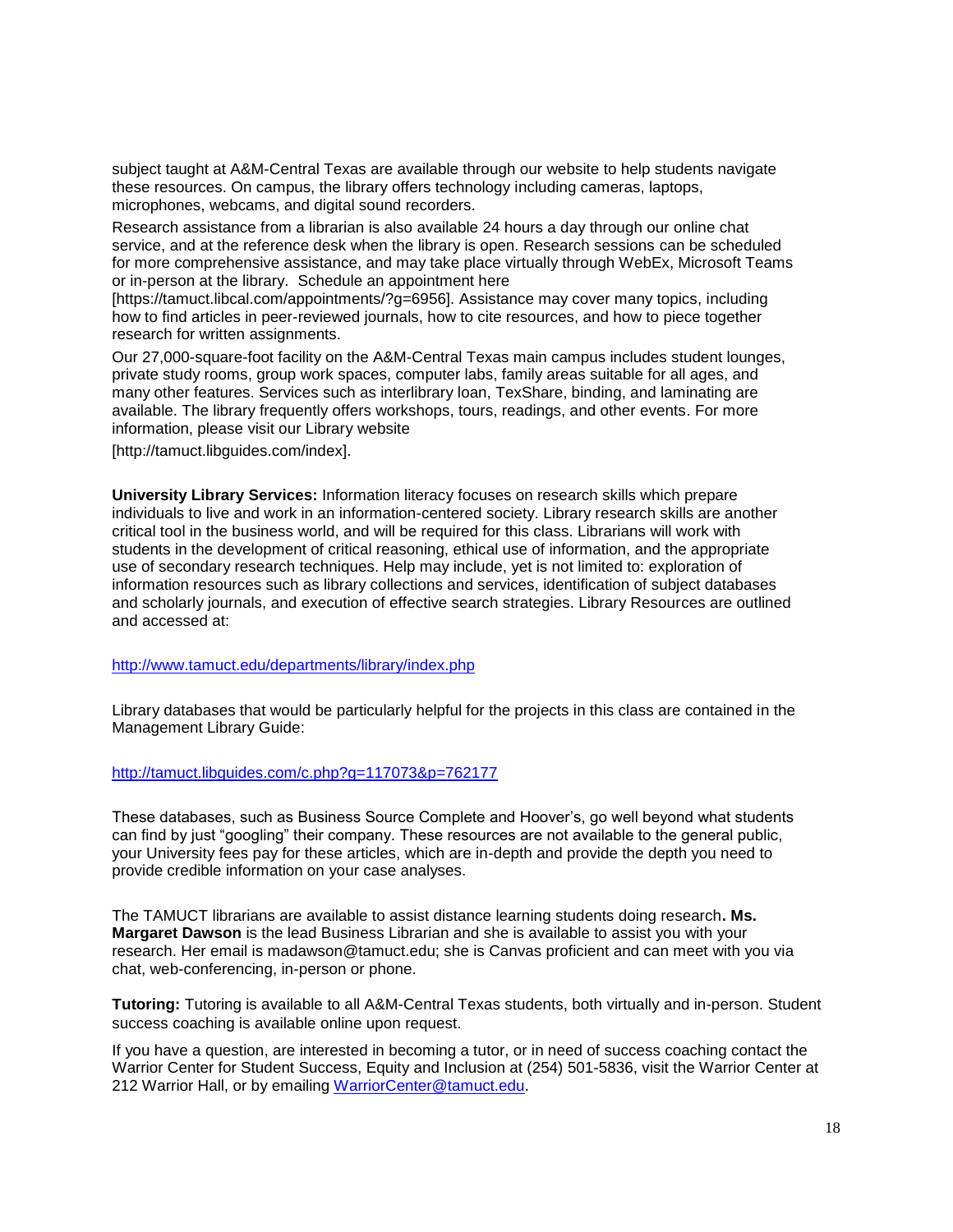To schedule tutoring sessions and view tutor availability, please visit Tutor [Matching](about:blank) [Services](about:blank) [https://tutormatchingservice.com/TAMUCT] or visit the Tutoring Center in 111 Warrior Hall.

Chat live with a remote tutor 24/7 for almost any subject from on your computer! Tutor.com is an online tutoring platform that enables A&M-Central Texas students to log in and receive online tutoring support at no additional cost. This tool provides tutoring in over 40 subject areas except writing support. Access Tutor.com through Canvas.

**University Writing Center:** Located in Warrior Hall 416, the University Writing Center (UWC) at Texas A&M University–Central Texas (TAMUCT) is a free workspace open to all TAMUCT students from 10:00 a.m.-5:00 p.m. Monday thru Thursday with satellite hours in the University Library Monday thru Thursday from 6:00-9:00 p.m. This semester, the UWC is also offering online only hours from 12:00-3:00 p.m. on Saturdays.

Tutors are prepared to help writers of all levels and abilities at any stage of the writing process. While tutors will not write, edit, or grade papers, they will assist students in developing more effective composing practices. By providing a practice audience for students' ideas and writing, our tutors highlight the ways in which they read and interpret students' texts, offering guidance and support throughout the various stages of the writing process. In addition, students may work independently in the UWC by checking out a laptop that runs the Microsoft Office suite and connects to WIFI, or by consulting our resources on writing, including all of the relevant style guides. Whether you need help brainstorming ideas, organizing an essay, proofreading, understanding proper citation practices, or just want a quiet place to work, the UWC is here to help!

Students may arrange a one-on-one session with a trained and experienced writing tutor by visiting the UWC during normal operating hours (both half-hour and hour sessions are available) or by making an appointment via [WCOnline.](https://tamuct.mywconline.com/) For a brief introduction to the UWC and its services see: [https://www.youtube.com/watch?v=PAlb\\_LyUqTQ&feature=youtu.be.](https://www.youtube.com/watch?v=PAlb_LyUqTQ&feature=youtu.be)

In addition, you can email Dr. Bruce Bowles Jr. at [bruce.bowles@tamuct.edu](mailto:bruce.bowles@tamuct.edu) if you have any questions about the UWC and/or need any assistance with scheduling.

## **TECHNOLOGY REQUIREMENTS AND SUPPORT**

#### **Technology Requirements**

This course will use the A&M-Central Texas Instructure Canvas learning management system. We strongly recommend the latest versions of Chrome or Firefox browsers. Canvas no longer supports any version of Internet Explorer.

Logon to A&M-Central Texas Canvas [https://tamuct.instructure.com/] or access Canvas through the TAMUCT Online link in myCT [https://tamuct.onecampus.com/]. You will log in through our Microsoft portal.

Username: Your MyCT email address. Password: Your MyCT password

#### **Canvas Support**

Use the Canvas Help link, located at the bottom of the left-hand menu, for issues with Canvas. You can select "Chat with Canvas Support," submit a support request through "Report a Problem," or call the Canvas support line: 1-844-757-0953.

For issues related to course content and requirements, contact your instructor.

#### **Online Proctored Testing**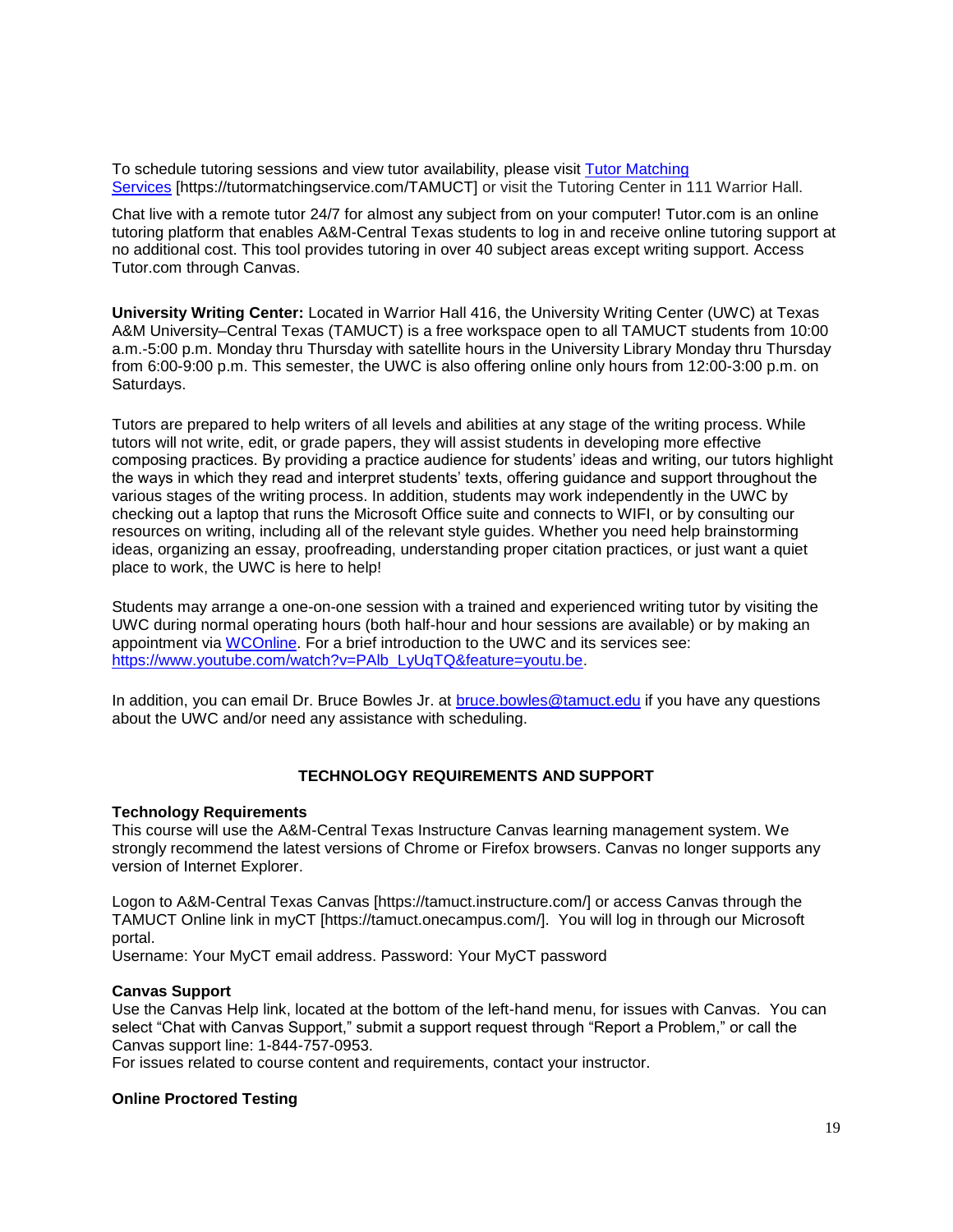A&M-Central Texas uses Proctorio for online identity verification and proctored testing. This service is provided at no direct cost to students. If the course requires identity verification or proctored testing, the technology requirements are: Any computer meeting the minimum computing requirements, plus web camera, speaker, and microphone (or headset). Proctorio also requires the Chrome web browser with their custom plug in.

## **Other Technology Support**

For log-in problems, students should contact Help Desk Central. 24 hours a day, 7 days a week: Email: [helpdesk@tamu.edu](mailto:helpdesk@tamu.edu) Phone: (254) 519-5466 [Web Chat:](http://hdc.tamu.edu/) [http://hdc.tamu.edu] *Please let the support technician know you are an A&M-Central Texas student.*

## **UNIVERSITY PROCEDURES AND POLICIES**

**Drop Policy:** If you discover that you need to drop this class, you must complete the [Drop Request](about:blank) Dynamic Form through Warrior Web.

[https://dynamicforms.ngwebsolutions.com/casAuthentication.ashx?InstID=eaed95b9-f2be-45f3-a37d-46928168bc10&targetUrl=https%3A%2F%2Fdynamicforms.ngwebsolutions.com%2FSubmit%2FForm%2 FStart%2F53b8369e-0502-4f36-be43-f02a4202f612].

Faculty cannot drop students; this is always the responsibility of the student. The Registrar's Office will provide a deadline on the Academic Calendar for which the form must be completed. Once you submit the completed form to the Registrar's Office, you must go into Warrior Web and confirm that you are no longer enrolled. If you still show as enrolled, FOLLOW-UP with the Registrar's Office immediately. You are to attend class until the procedure is complete to avoid penalty for absence. Should you miss the drop deadline or fail to follow the procedure, you will receive an F in the course, which may affect your financial aid and/or VA educational benefits.

**Academic Integrity:** Texas A&M University -Central Texas values the integrity of the academic enterprise and strives for the highest standards of academic conduct. A&M-Central Texas expects its students, faculty, and staff to support the adherence to high standards of personal and scholarly conduct to preserve the honor and integrity of the creative community. Academic integrity is defined as a commitment to honesty, trust, fairness, respect, and responsibility. Any deviation by students from this expectation may result in a failing grade for the assignment and potentially a failing grade for the course. Academic misconduct is any act that improperly affects a true and honest evaluation of a student's academic performance and includes, but is not limited to, cheating on an examination or other academic work, plagiarism and improper citation of sources, using another student's work, collusion, and the abuse of resource materials. All academic misconduct concerns will be reported to the university's Office of Student Conduct. Ignorance of the university's standards and expectations is never an excuse to act with a lack of integrity. When in doubt on collaboration, citation, or any issue, please contact your instructor before taking a course of action.

For more [information regarding the Student Conduct process,](https://tamuct.campuslabs.com/engage/organization/tamuct-student-conduct-pane) [https://tamuct.campuslabs.com/engage/organization/tamuct-student-conduct-panel].

If you know of potential honor violations by other students, you may [submit a report,](https://cm.maxient.com/reportingform.php?TAMUCentralTexas&layout_id=0) [https://cm.maxient.com/reportingform.php?TAMUCentralTexas&layout\_id=0].

**Academic Accommodations:** At Texas A&M University-Central Texas, we value an inclusive learning environment where every student has an equal chance to succeed and has the right to a barrier free education. The Department of Access and Inclusion is responsible for ensuring that students with a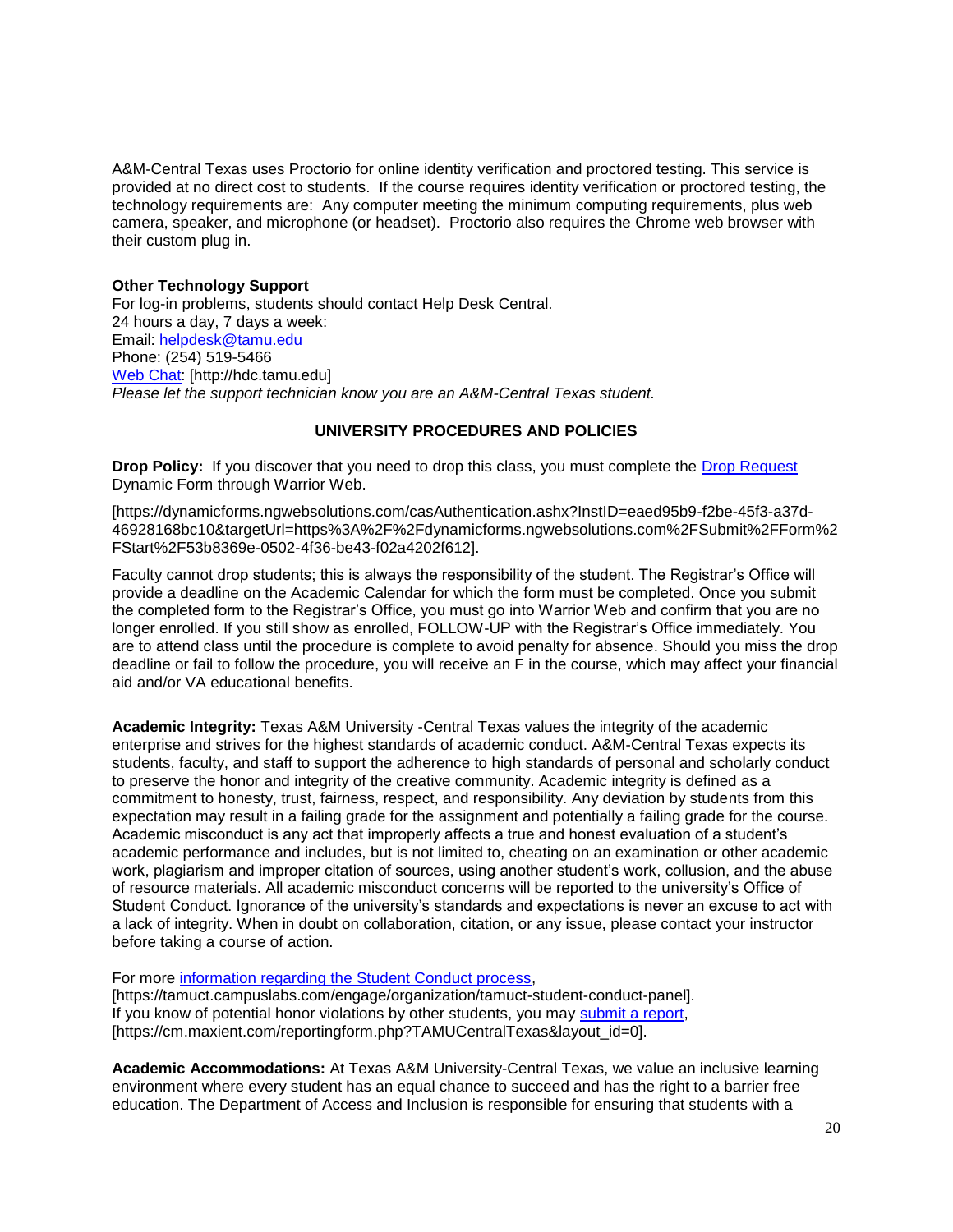disability receive equal access to the University's programs, services and activities. If you believe you have a disability requiring reasonable accommodations please contact the Department of Access and Inclusion at (254) 501-5831. Any information you provide is private and confidential and will be treated as such.

For more information please visit our [Access & Inclusion](http://www.tamuct.edu/departments/access-inclusion) webpage [https://www.tamuct.edu/departments/access-inclusion].

**Important information for Pregnant and/or Parenting Students:** Texas A&M University-Central Texas supports students who are pregnant and/or parenting. In accordance with requirements of Title IX and related guidance from US Department of Education's Office of Civil Rights, the Dean of Student Affairs' Office can assist students who are pregnant and/or parenting in seeking accommodations related to pregnancy and/or parenting. Students should seek out assistance as early in the pregnancy as possible. For more information, please visit [Student Affairs](about:blank) [https://www.tamuct.edu/student-affairs/index.html]. Students may also contact the institution's Title IX Coordinator. If you would like to read more about these [requirements and guidelines](about:blank) online, please visit the website [http://www2.ed.gov/about/offices/list/ocr/docs/pregnancy.pdf].

Title IX of the Education Amendments Act of 1972 prohibits discrimination on the basis of sex and gender–including pregnancy, parenting, and all related conditions. A&M-Central Texas is able to provide flexible and individualized reasonable accommodation to pregnant and parenting students. All pregnant and parenting students should contact the Associate Dean in the Division of Student Affairs at (254) 501- 5909 to seek out assistance. Students may also contact the University's Title IX Coordinator.

**A Note about Sexual Violence at A&M-Central Texas:** Texas A&M University-Central Texas cares about the safety, health, and well-being of its students, faculty, staff, and community. If you are aware of individuals for whom you have a concern, who are exhibiting concerning behaviors, or individuals causing a significant disruption to our community, please make a referral to the Behavioral Intervention Team. Referring your concern shows you care. You can complete the [referral](about:blank) online [https://cm.maxient.com/reportingform.php?TAMUCentralTexas&layout\_id=2].

Anonymous referrals are accepted. Please see the **Behavioral Intervention Team** website for more information [https://www.tamuct.edu/student-affairs/bat.html]. If a person's behavior poses an imminent threat to you or another, contact 911 or A&M-Central Texas University Police at 254-501-5800.

## **Behavioral Intervention**

Texas A&M University-Central Texas cares about the safety, health, and well-being of its students, faculty, staff, and community. If you are aware of individuals for whom you have a concern, please make a referral to the Behavioral Intervention Team. Referring your concern shows you care. You can complete the [referral](about:blank) online [https://cm.maxient.com/reportingform.php?TAMUCentralTexas&layout\_id=2].

Anonymous referrals are accepted. Please see the [Behavioral Intervention Team](about:blank) website for more information [https://www.tamuct.edu/student-affairs/bat.html]. If a person's behavior poses an imminent threat to you or another, contact 911 or A&M-Central Texas University Police at 254-501-5800.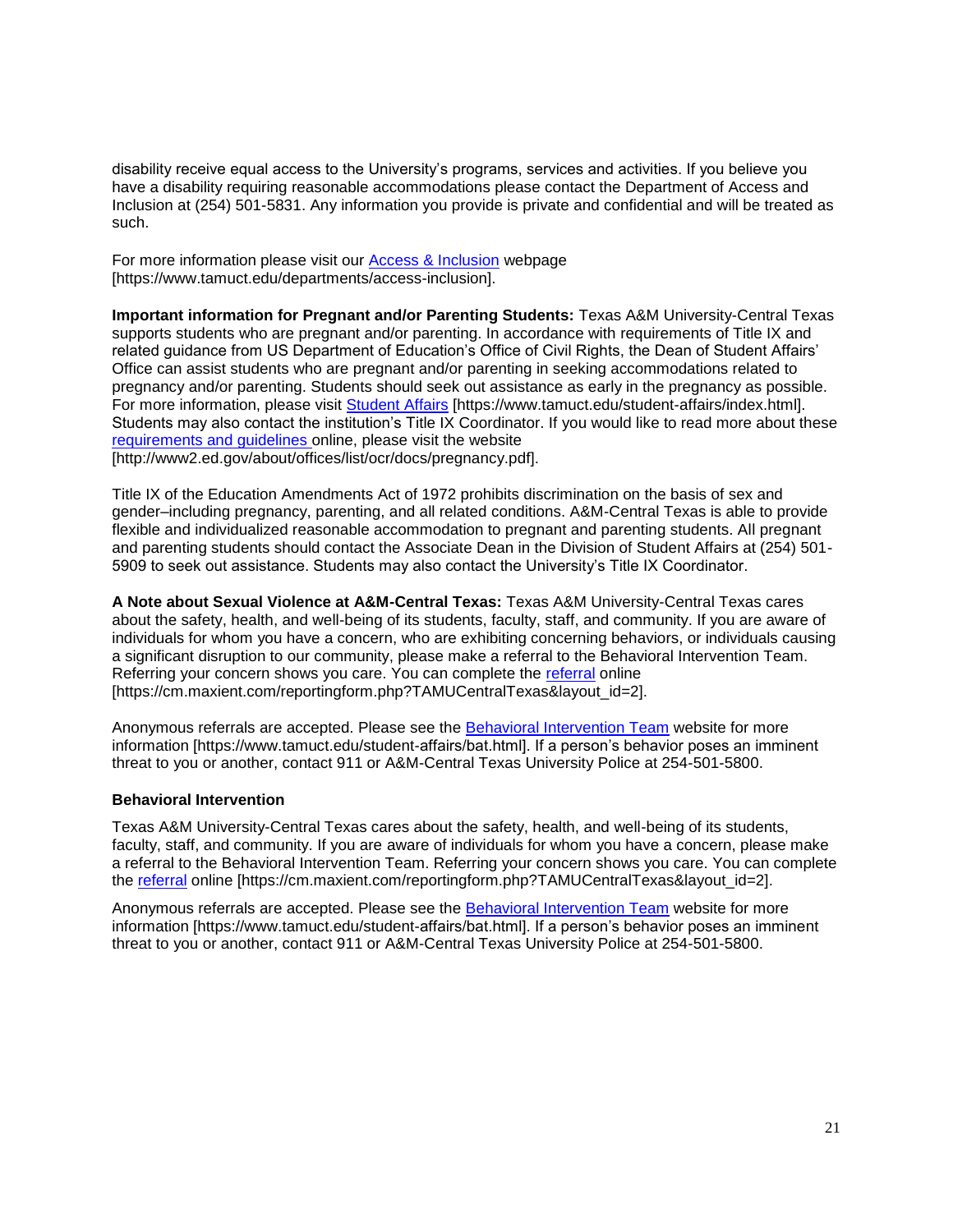## **Appendix A Management 5309 Case Analysis Outline**

A significant amount of this course is centered on you learning how to apply the Case Analysis Outline given below. As stated in your syllabus. Being able to apply this case analysis process both individually and as part of a team is what distinguishes graduate from undergraduate work in management. In doing so you are required to not only learn and demonstrate your knowledge of the course basic vocabulary, you must also demonstrate that you can:

1. Take a real world situation and analyze it using three distinct approaches

vision/purpose/mission/values, stakeholder analysis, SWOT analysis) that help you gain insight into the key issues that must be addressed to move the organization to the next significant level of performance.

2. Apply the 3-4 most relevant leadership concepts/models that can be used to assess the degree to which the organization is following them. The basic assumption here is that individuals and organizations that apply or adhere to these concepts/models are more effective.

3. If these models are being successfully followed/implemented (an example would be Southwest Airlines), then the challenge is to offer, select, and implement alternatives that, given the situation analysis, will help insure that the organization remains effective.

4. If there is a discrepancy between the organization's behavior and what is prescribed by these model, the challenge is to offer, select, and implement alternatives that reduce this discrepancy.

5. Be able to draw on at least one model that should be followed as part of your implementation strategy that will effectively address the issues you identified in the situation analysis.

Be sure and review the videos I've posted in the Case Analysis Resources link that go over how to apply the above in more detail.

The bottom line in all of this is to help you develop the ability and skill to more effective apply relevant models of organizational behavior in your everyday life. If you can do so, it will fundamentally change the way you view your world and positively influence your personal and organizational effectiveness as you define it.

- 1. **Situation Analysis (25%):** Describe briefly in summary form the management situation reflected in the case. This is not a restating of the case details or history. Instead, it captures the essence of the management situation and leads to the development of the issue(s) statement to follow. Be sure and include a:
	- A. Vision/Purpose/Mission/Values Statement
		- **Identify any issues related to:**

 1. The organization not having a stated set of Vision/Purpose/ Mission/ Values.

 2. The organization not living up to its stated set of Vision/Purpose/ Mission/Values.

- B. Stakeholder analysis:
	- 1. Identify key stakeholders
	- 2. Identify expectations for each stakeholder.
	- 3**. Identify any issues related to** unmet stakeholder expectations.
- C. Strengths, Weaknesses, Opportunities, and Threats (SWOT) analysis **Identify any issues related to** your SWOT analysis. These usually have to do with weaknesses and threats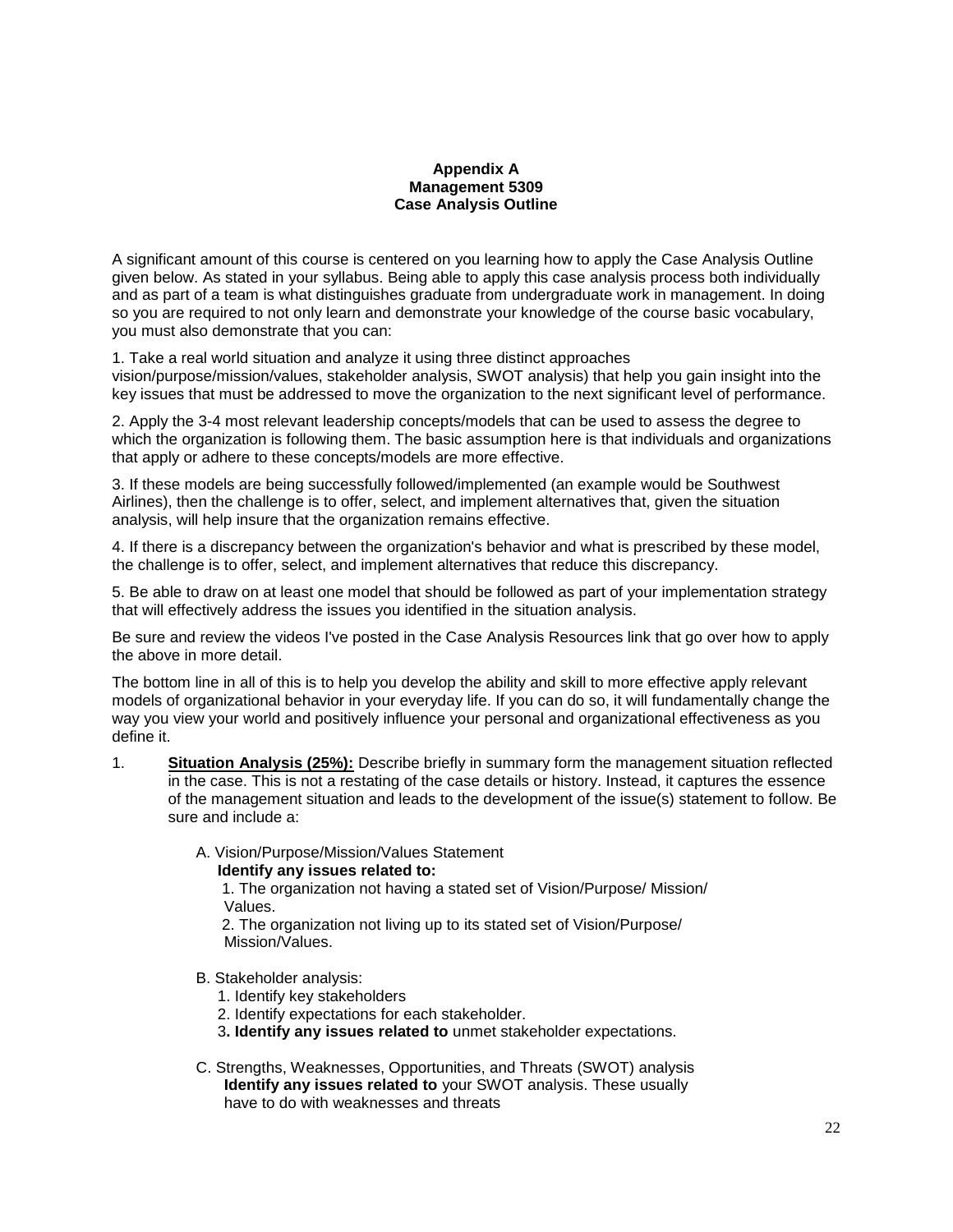## 2. **Issue(s) Statement & Management Question (10%)**:

- A. List and briefly summarize the key issues you identified in your Situation Analysis.
- B. Close this section with a *single, concise but comprehensive underlying management question* that must be answered to address the key issues from A.
- 3. **Leadership Analysis (35%):** Apply in-depth 3 course concepts/models, One of which must be from *The Flourishing Enterprise* text. This means that you should identify a model/concept (e.g., transformational leadership) and use it to analyze/describe what's going on in the case relative to the key issues and the management question to be addressed. If the case differs from what the model suggests or recommends, this provides evidence that the model can be useful in addressing the key issues and answering the management question.

## 4. **Identification and Evaluation of Alternatives (15%)**:

*First restate the management question. Be sure that your chosen alternative(s) will address this question.*

Base on your Leadership Analysis, identify three or more specific, mutually exclusive options/alternatives that should be evaluated to address the issues and the underlying problem. Label each with a brief key word name that identifies the alternative, i.e., Reorganize the Division. Then develop and fully discuss the pro's and con's, and related implications of each alternative.

- 5. **Recommended Alternative (5%)**: Suggest which of your alternatives from Part 4 you recommend be implemented and why.
- **6. Implementation and Conclusion (10%):** Describe and discuss the strategic and operational issues related to implementing the recommended alternative. Include a course concept/model to follow along with a timeline for implementing it.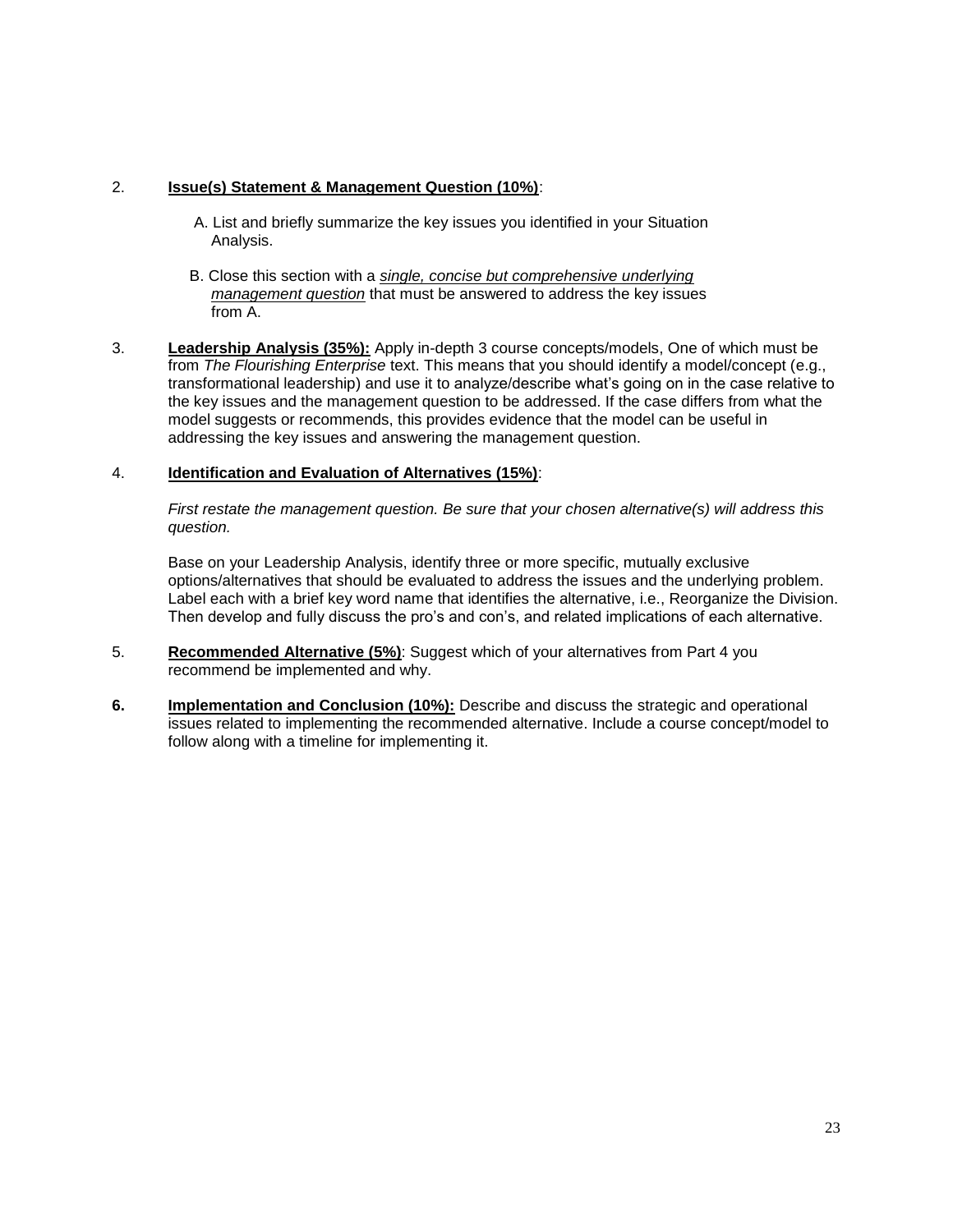## **Appendix B Sustainability Resources**

Companies that embrace sustainability do not pursue financial gain at any cost. Rather they actively seek to change the world for the better; they recognize that sustainability and sustainable development should be of equal importance with employee well-being and profits – i.e., embracing the Triple Bottom Line or People, Planet, and Profit. In doing so, they assess the social, environmental, and economic aspects of any action so that it is as sustainable as possible. These organizations view sustainability and sustainable development as not only meeting the needs of the present but also seeking to build the kind of world that we want our children and grandchildren to inherit.

The term "sustainability" has an important history. In 1983, the United Nations convened the World Commission on Environment and Development (WCED), known informally by the name of its chair, Gro Harlem Brundtland. The Brundtland Comission's report, *[Our Common](http://acorn.library.vanderbilt.edu/cgi-bin/isbn-search/019282080X)  [Future](http://acorn.library.vanderbilt.edu/cgi-bin/isbn-search/019282080X)* (1987), contains one of the most often cited definitions of sustainability:

"Sustainable development is development that meets the needs of the present without compromising the ability of future generations to meet their own needs. It contains within it two key concepts:

- the concept of 'needs', in particular the essential needs of the world's poor, to which overriding priority should be given; and
- the idea of limitations imposed by the state of technology and social and business organizations on the environment's ability to meet present and future needs."

The scope of sustainability is frequently described as including three spheres – social, environmental, and economic. To use an accounting metaphor, sustainability projects must be evaluated according to a "triple bottom line" of social, environmental, and economic responsibility. A Venn diagram depicts the interdisciplinarity of sustainability as a field of inquiry:



## **The Three Spheres of Sustainability**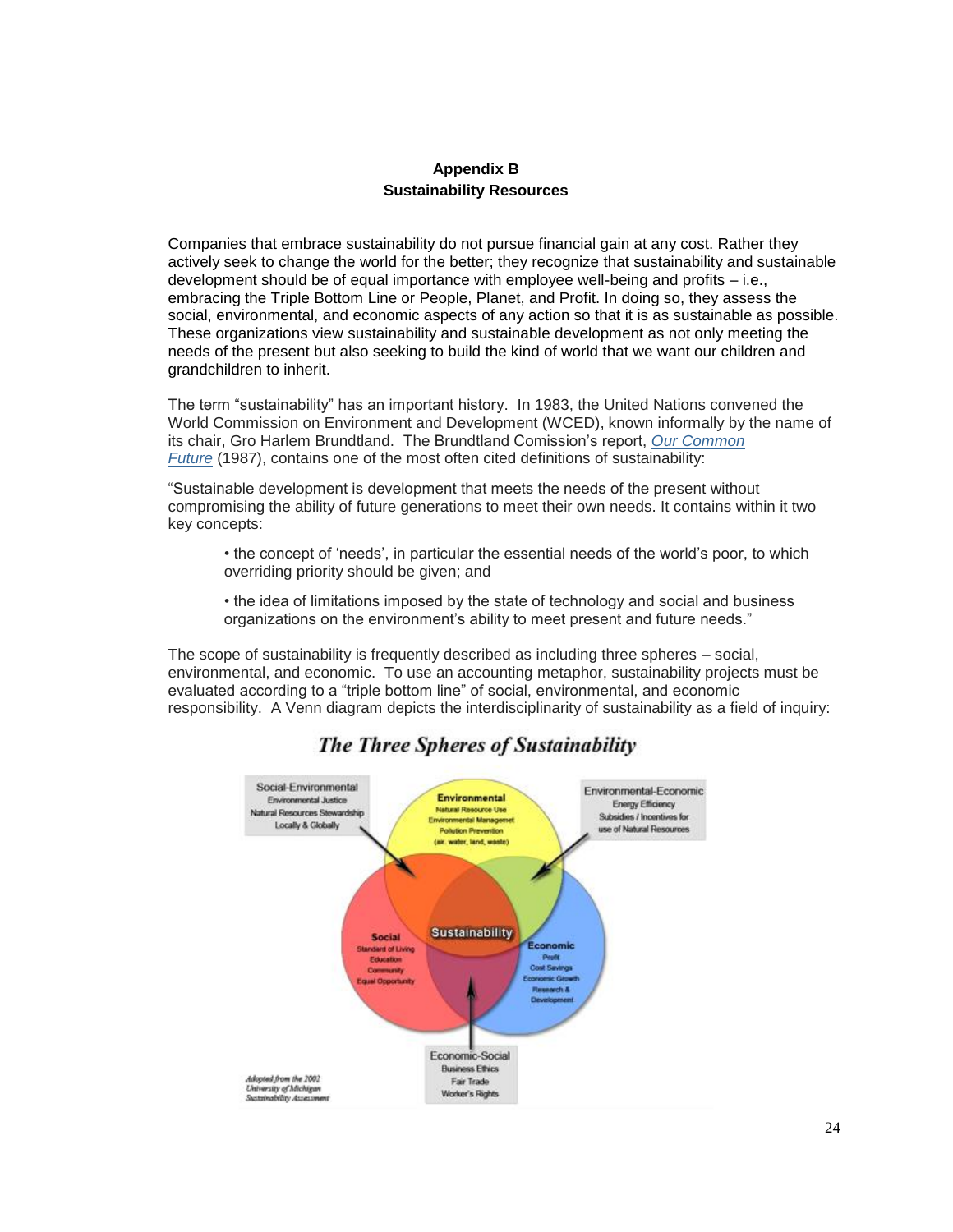Below are links for of organizations committed to sustainability that you might choose for your Final Team Project.

[Network for Business Sustainability](https://www.nbs.net/see-our-full-resource-library?utm_source=Master+List&utm_campaign=c8c031e6f4-EMAIL_CAMPAIGN_2019_12_16_02_16&utm_medium=email&utm_term=0_44e73b0e1c-c8c031e6f4-61262711)  [Aim2Flourish Businesses](https://aim2flourish.com/businesses) [See SDG Online in A-Z](https://tamuct.libguides.com/index) Library Data Base [Central Texas Sustainability Directory](https://tamuct.instructure.com/courses/6305/files/628908/download?wrap=1) [2020 Change the World Companies \(53\)](https://fortune.com/change-the-world/) [2019 Sustainable Champion Award Organizations](https://sealawards.com/sustainability-award-2019/) [2018 Sustainable Champion Award Organizations](https://sustainableconnections.org/2018-sustainability-champion-awards/)

#### Social Entrepreneurs

<https://www.forbes.com/impact-30/list.html> [https://www.investopedia.com/articles/investing/092515/10-most-successful-social](https://www.investopedia.com/articles/investing/092515/10-most-successful-social-entrepreneurs.asp)[entrepreneurs.asp](https://www.investopedia.com/articles/investing/092515/10-most-successful-social-entrepreneurs.asp) [https://consciouscompanymedia.com/social-entrepreneurship/19-social-entrepreneurs-watch-](https://consciouscompanymedia.com/social-entrepreneurship/19-social-entrepreneurs-watch-2017-2/)[2017-2/](https://consciouscompanymedia.com/social-entrepreneurship/19-social-entrepreneurs-watch-2017-2/) [https://www.causeartist.com/black-history-month-social-entrepreneurs-of-color-making-history](https://www.causeartist.com/black-history-month-social-entrepreneurs-of-color-making-history-through-social-innovation/)[through-social-innovation/](https://www.causeartist.com/black-history-month-social-entrepreneurs-of-color-making-history-through-social-innovation/)

2018 Sustainable Champion Award Organizations <https://sustainableconnections.org/2018-sustainability-champion-awards/> 2018 Most Sustainable Corporations <https://cft.vanderbilt.edu/guides-sub-pages/teaching-sustainability/>

Change the world Companies – Fortune Magazine (all links are the same topic) <http://fortune.com/video/2017/09/07/change-the-world/> <http://fortune.com/2017/09/07/change-the-world-money/> <http://fortune.com/change-the-world/> <http://fortune.com/2017/09/07/change-the-world-money/>

Small Businesses with a Sustainability Focus

[http://brandmakernews.com/business-brand/entrepreneur/5746/10-sustainable-small-businesses](http://brandmakernews.com/business-brand/entrepreneur/5746/10-sustainable-small-businesses-to-watch.html)[to-watch.html](http://brandmakernews.com/business-brand/entrepreneur/5746/10-sustainable-small-businesses-to-watch.html) <https://www.rubiconglobal.com/blog-50-sustainable-small-businesses/> [https://www.forbes.com/sites/susanadams/2014/04/22/11-companies-considered-best-for-the](https://www.forbes.com/sites/susanadams/2014/04/22/11-companies-considered-best-for-the-environment/#8cad5d812ae9)[environment/#8cad5d812ae9](https://www.forbes.com/sites/susanadams/2014/04/22/11-companies-considered-best-for-the-environment/#8cad5d812ae9)

Triple Bottom Line Organizations

<https://earth911.com/business-policy/triple-bottom-line-7-companies/> <http://inspiredeconomist.com/2016/03/14/10-triple-bottom-line-businesses/> [https://consciouscompanymedia.com/sustainable-business/the-worlds-top-25-for-benefit](https://consciouscompanymedia.com/sustainable-business/the-worlds-top-25-for-benefit-companies/)[companies/](https://consciouscompanymedia.com/sustainable-business/the-worlds-top-25-for-benefit-companies/) [https://consciouscompanymedia.com/sustainable-business/southwest-is-still-americas-greatest](https://consciouscompanymedia.com/sustainable-business/southwest-is-still-americas-greatest-airline/)[airline/](https://consciouscompanymedia.com/sustainable-business/southwest-is-still-americas-greatest-airline/)

Conscious capitalism Organizations

<https://www.consciouscapitalism.org/heroes>

[https://www.fool.com/investing/2017/11/19/conscious-capitalism-stocks-companies-that-have](https://www.fool.com/investing/2017/11/19/conscious-capitalism-stocks-companies-that-have-su.aspx)[su.aspx](https://www.fool.com/investing/2017/11/19/conscious-capitalism-stocks-companies-that-have-su.aspx)